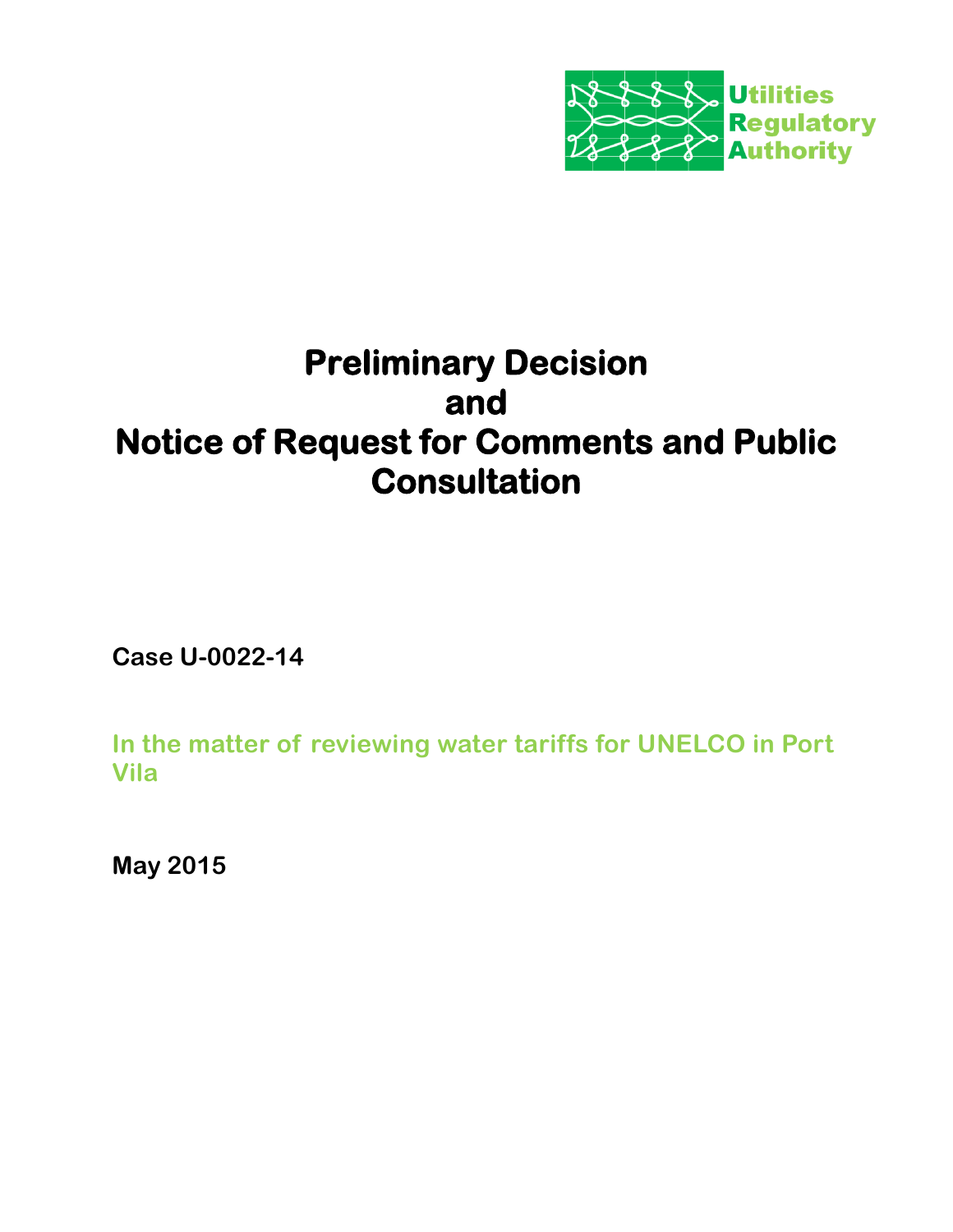## Preliminary Decision

In October 2014 the Utilities Regulatory Authority (URA) Commission instructed its Staff to commence a tariff review of the water service in Port Vila operated by UNELCO, noting that the tariffs have not been reviewed for over a decade. Staff requested UNELCO to file a formal Tariff Application outlining its costs, planned investments and revenue base.

This Preliminary Decision is the outcome of the Staff investigation and analysis.

A fair and reasonable base price is one that allows the utility to operate sustainably in the long-run and is affordable to customers. URA is mandated under the *Utilities Regulatory Authority Act No.11 of 2007* to set the maximum price of any aspect of a regulated service.

Based on the Staff's analysis, the Commission proposes 49.38 vatu per cubic metre as the new base tariff for UNELCO's Port Vila water services. This is approximately a 20% decrease from current average water tariffs.

In addition, the Commission has requested Staff to investigate possible alternative tariff structures, reduced billing cycle and adjustment formula.

Details of the calculation of the tariffs outlined above are provided in the accompanying Staff report.

The Commission is issuing a Notice of Request for Comments and Public Consultation. All interested persons including utilities, the Government, electricity customers and business groups are encouraged to submit their comments and attend any public meetings so as to enable the Commission to arrive at a fair and equitable Final Decision.

A Final Decision and Order shall be issued and entered after reviewing comments and information submitted by interested persons. Public consultation meetings on this Preliminary Decision will be held in Port Vila.

Johnson Naviti Matarulapa Marakipule, Chairman

Hasso Bhatia, PhD, CEO and Commissioner

John Obed Alilee, Executive Commissioner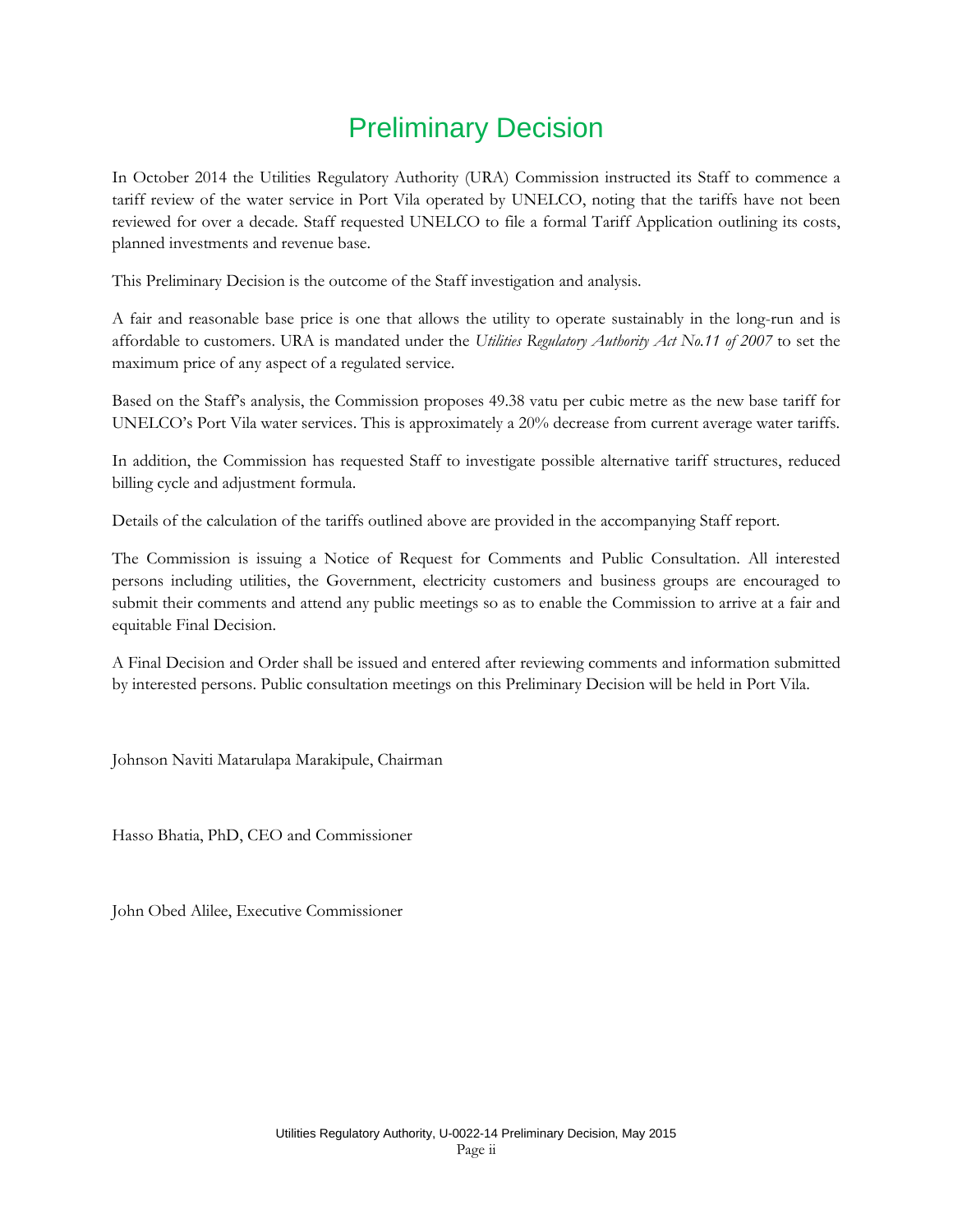## Notice of Request for Comments and Public Consultation

All stakeholders including utilities, the Government, water customers, business groups and other members of the public are invited to comment on this Preliminary Decision. Responses and information received will be considered in the development of the final Commission decision.

Written comments should be submitted to the URA no later than

#### **25th June 2015**

Submissions can be:

- made in person at: Office of the Utilities Regulatory Authority VNPF Investment Building, NPF Compound Corner Pierre Lamy & Andre Ballande Streets
- mailed to: Utilities Regulatory Authority P.M.B 9093 Port Vila, Vanuatu
- emailed to: Maureen Malas *Case Coordinator –U-0022-14* Utilities Regulatory Authority mmalas@ura.gov.vu

Any submission should be accompanied by a signed cover letter and address, indicating case no. U-0022-14 addressed to Hasso Bhatia, PhD, CEO. Scanned material is accepted.

A public meeting will be held on this matter at  $9:00$ am on Wednesday  $10<sup>th</sup>$  June 2015 at the URA office in Port Vila.

Written submissions shall be posted on the URA's website in accordance with the URA submission policy. Any information you may consider confidential should be marked as such, providing a brief explanation of the nature of the confidentiality.

The URA office can be contacted by telephone at +678 23335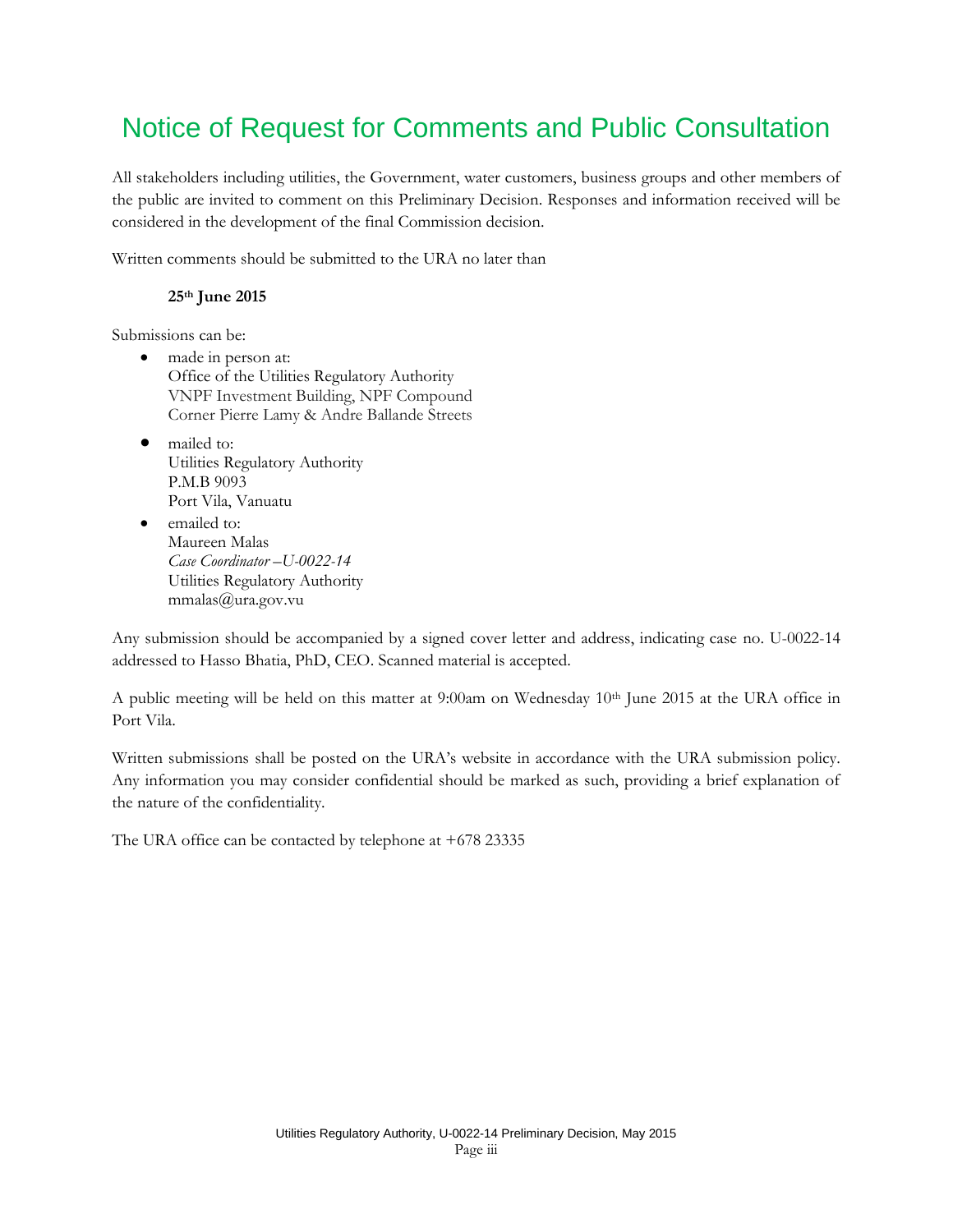

# **Staff report and recommendations**

**Case U-0022-14**

**In the matter of reviewing water tariffs for UNELCO in Port Vila** 

**May 2015**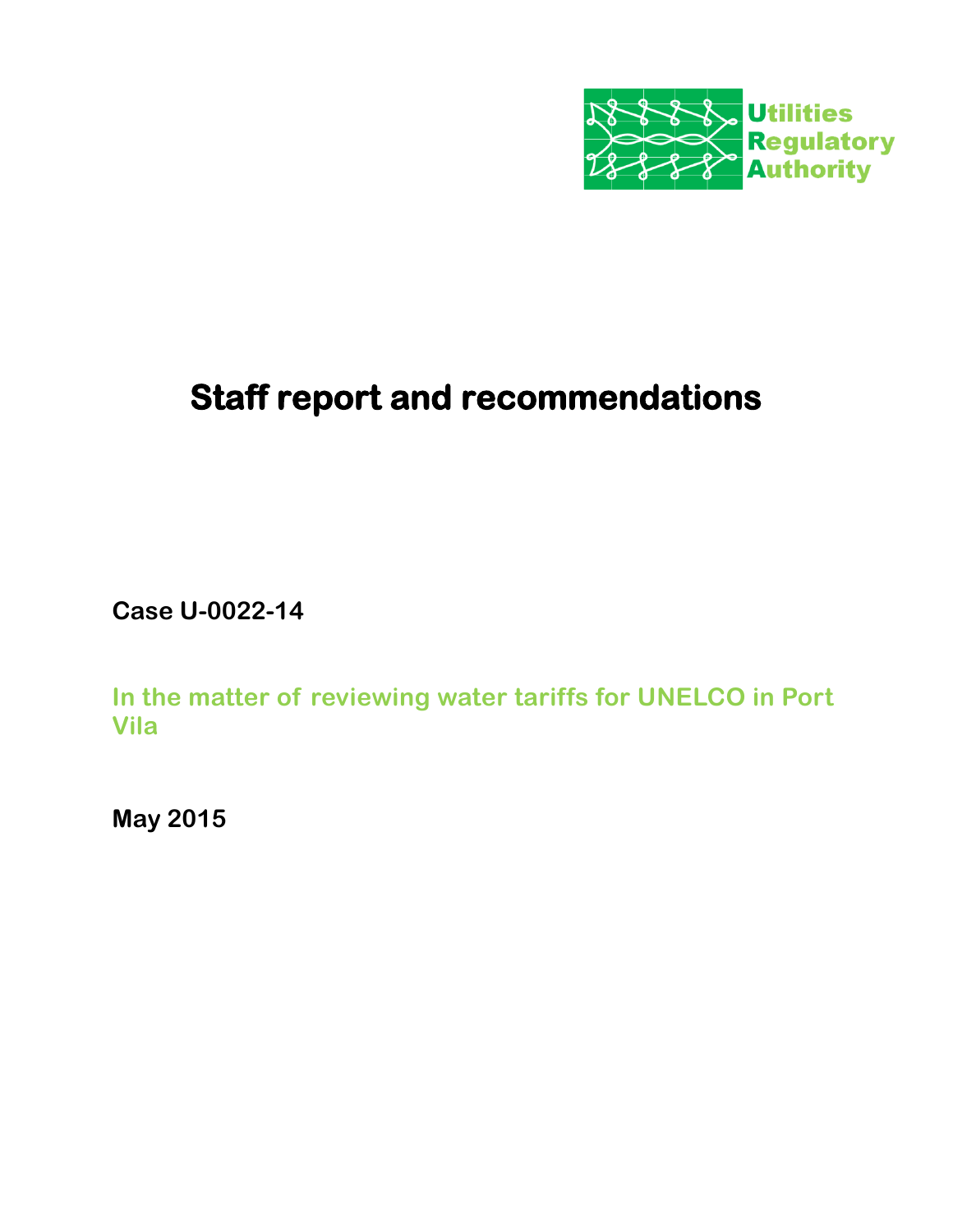## **Contents**

| 1.  |  |  |
|-----|--|--|
| 1.1 |  |  |
| 1.2 |  |  |
| 1.3 |  |  |
| 1.4 |  |  |
| 1.5 |  |  |
| 1.6 |  |  |
| 2.  |  |  |
| 2.1 |  |  |
| 2.2 |  |  |
| 2.3 |  |  |
| 3.  |  |  |
| 3.1 |  |  |
| 3.2 |  |  |
| 3.3 |  |  |
| 3.4 |  |  |
| 4.  |  |  |
| 4.1 |  |  |
| 4.2 |  |  |
| 4.3 |  |  |
| 4.4 |  |  |
| 4.5 |  |  |
| 4.6 |  |  |
| 5.  |  |  |
| 5.1 |  |  |
| 5.2 |  |  |
| 5.3 |  |  |
| 5.4 |  |  |
| 5.5 |  |  |
| 6.  |  |  |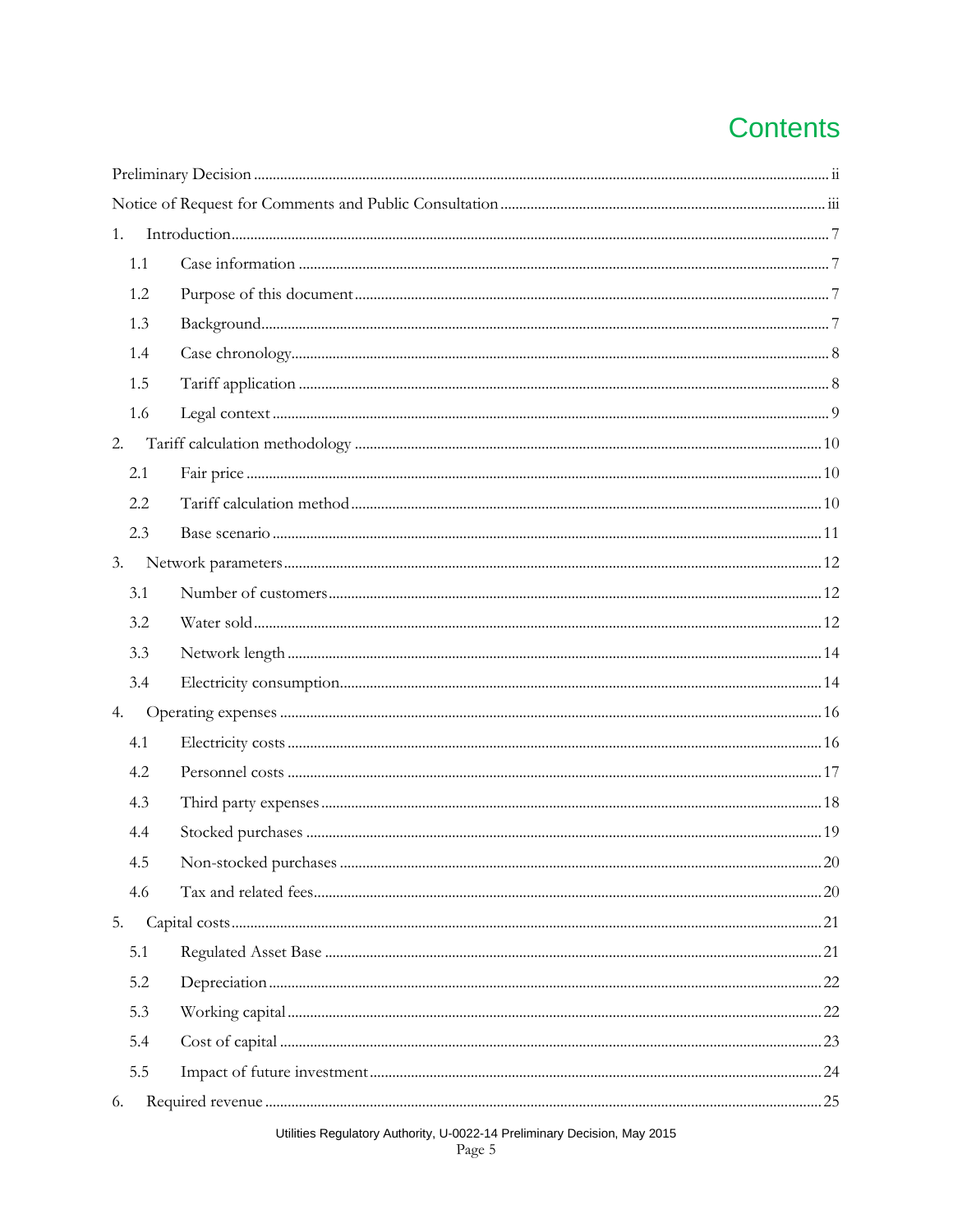| 6.2 |  |
|-----|--|
| 6.3 |  |
| 6.4 |  |
| 6.5 |  |
| 6.6 |  |
| 6.7 |  |
|     |  |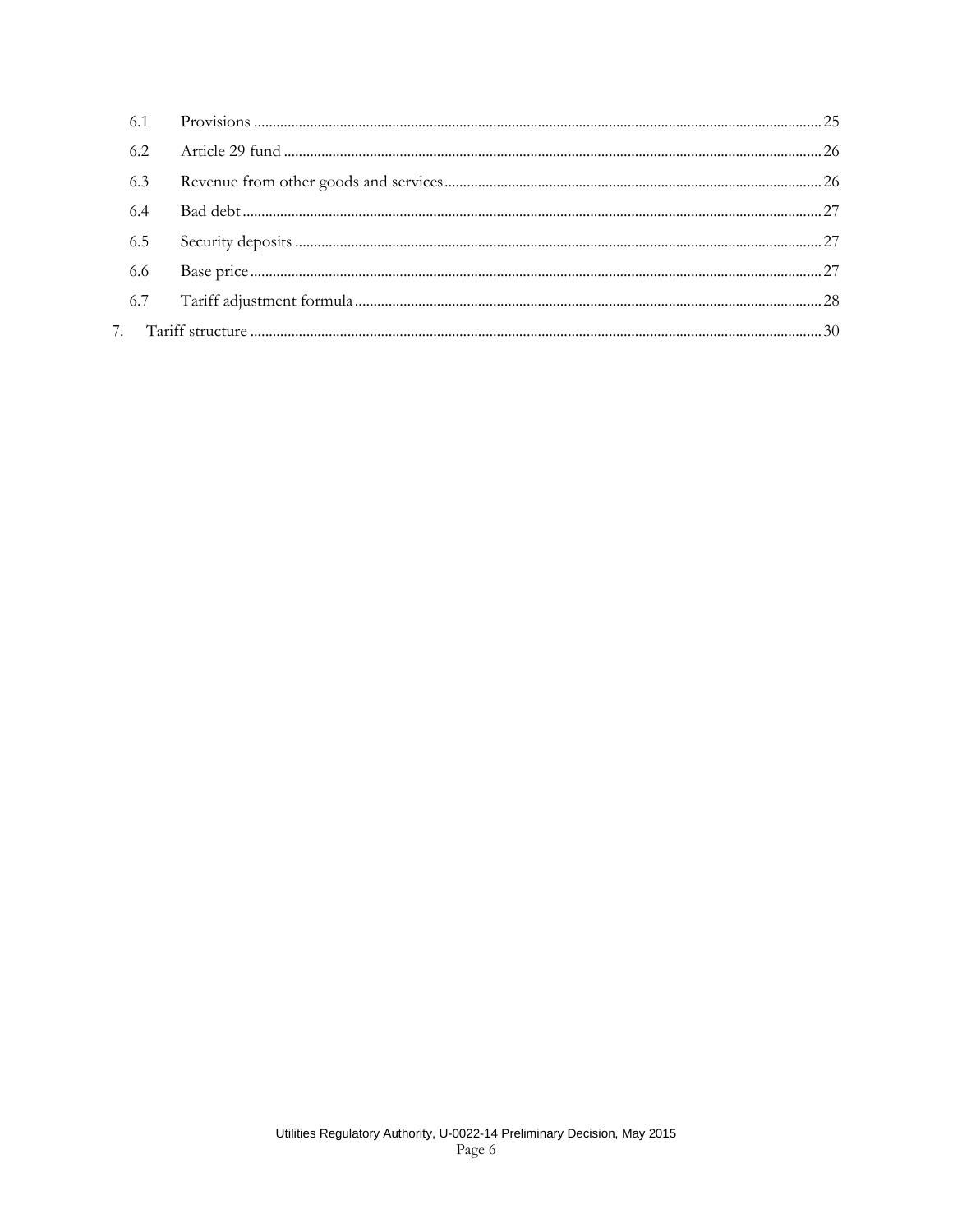## 1. Introduction

#### 1.1 Case information

| Table 1: Case information |                                                     |  |
|---------------------------|-----------------------------------------------------|--|
| Case number               | $U - 0022 - 14$                                     |  |
| Applicant                 | Utilities Regulatory Authority                      |  |
| In the matter of          | Reviewing the water tariffs for UNELCO in Port Vila |  |
| <b>Commencement date</b>  | $10th$ October 2014                                 |  |

#### 1.2 Purpose of this document

This report describes the URA's preliminary decision on reasonable maximum prices for the water service operated by UNELCO in Port Vila. It also describes the methodology used in the calculation of the base tariff with all assumptions and supporting evidence from UNELCO's Tariff Application and other sources. In addition to proposing a revised base tariff, this document describes a revised tariff adjustment formula, as well as potential options for a new tariff structure for further investigation.

All interested parties are invited to comment on this preliminary proposal. Comments will be considered in the formulation of the Utility Regulatory Authority's (URA) final decision in this matter.

### 1.3 Background

UNELCO has held a management and operations contract for the main water supply service in Port Vila since 1993. Base tariffs for water were last changed in 1998, with a 2.93% increase in the base price (P<sub>0</sub>). This is the first independent review of water prices for the Port Vila water network. The chart below shows the evolution of water prices paid by customers since 1993. The water price is partially indexed to the price of electricity in Port Vila, which is the most significant cost factor in the historic increases in the water price. Based on this index the water tariff is adjusted every six months.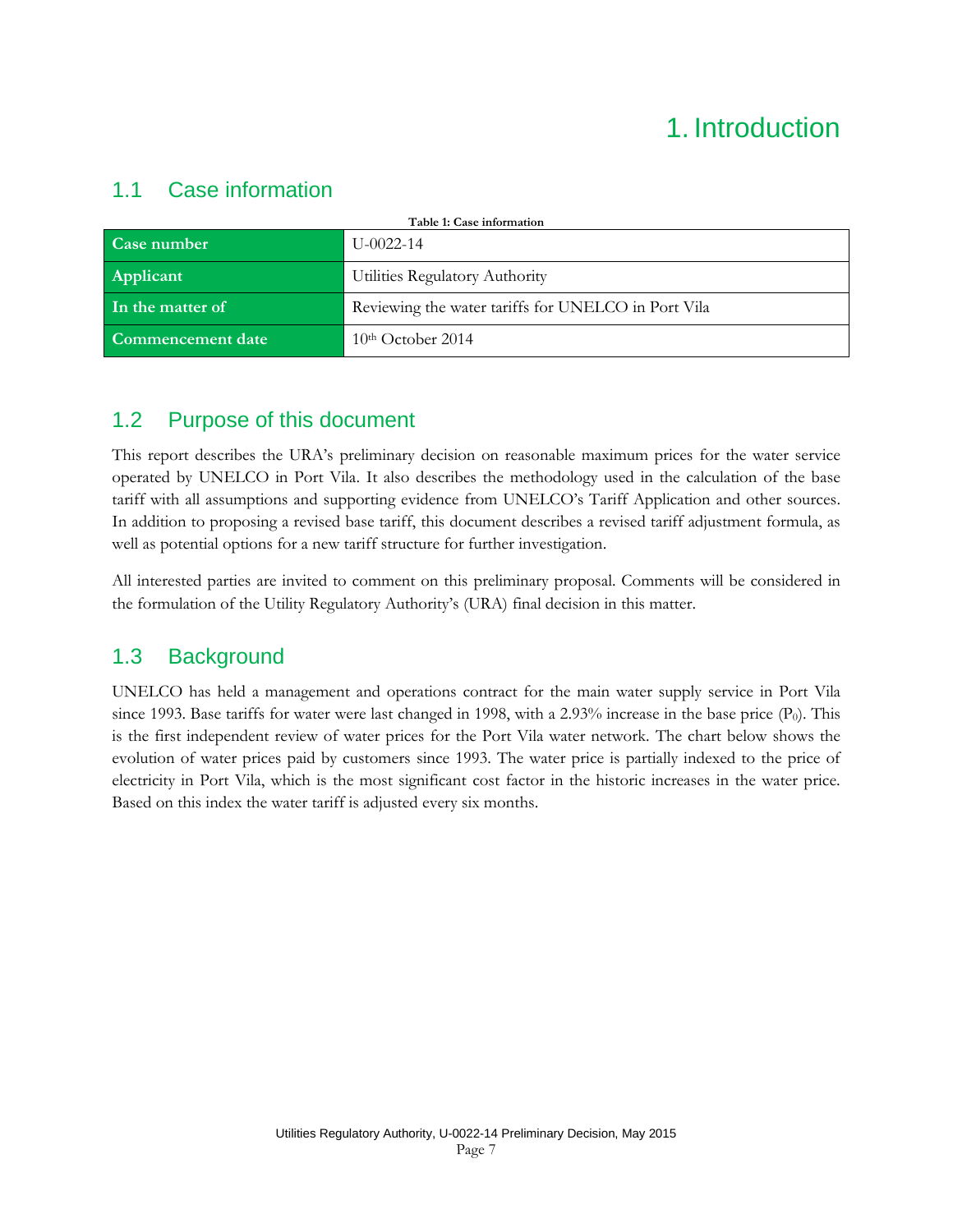

### 1.4 Case chronology

| Table 2: Case chronology |                                                           |  |
|--------------------------|-----------------------------------------------------------|--|
| Date                     | <b>Activity</b>                                           |  |
| 20th October 2014        | Initiation notice sent to UNELCO                          |  |
| 15th December 2014       | Initial Tariff Application received from UNELCO           |  |
| 23rd December 2014       | Follow-up data request                                    |  |
| $13th$ January 2015      | Second version of Tariff Application received from UNELCO |  |
| 23rd January 2015        | Meeting and follow-up data request                        |  |
| 19th February 2015       | Third version of Tariff Application received from UNELCO  |  |
| 24th February 2015       | UNELCO presentation of water master plan                  |  |
| 26th February 2015       | Supplementary data received from UNELCO                   |  |
| 25th May 2015            | Publication of Preliminary Decision                       |  |

### 1.5 Tariff application

This analysis is largely based upon data received in UNELCO's Tariff Application, the last version of which was received on 19th February 2015. The suggested price in the Tariff Application is based on anticipated costs and investment, including future inflation, suggesting a significant price increase. Excluding inflation, UNELCO suggests that prices should immediately increase 12% over the 2013 level, with further increases of up to 22% by 2019.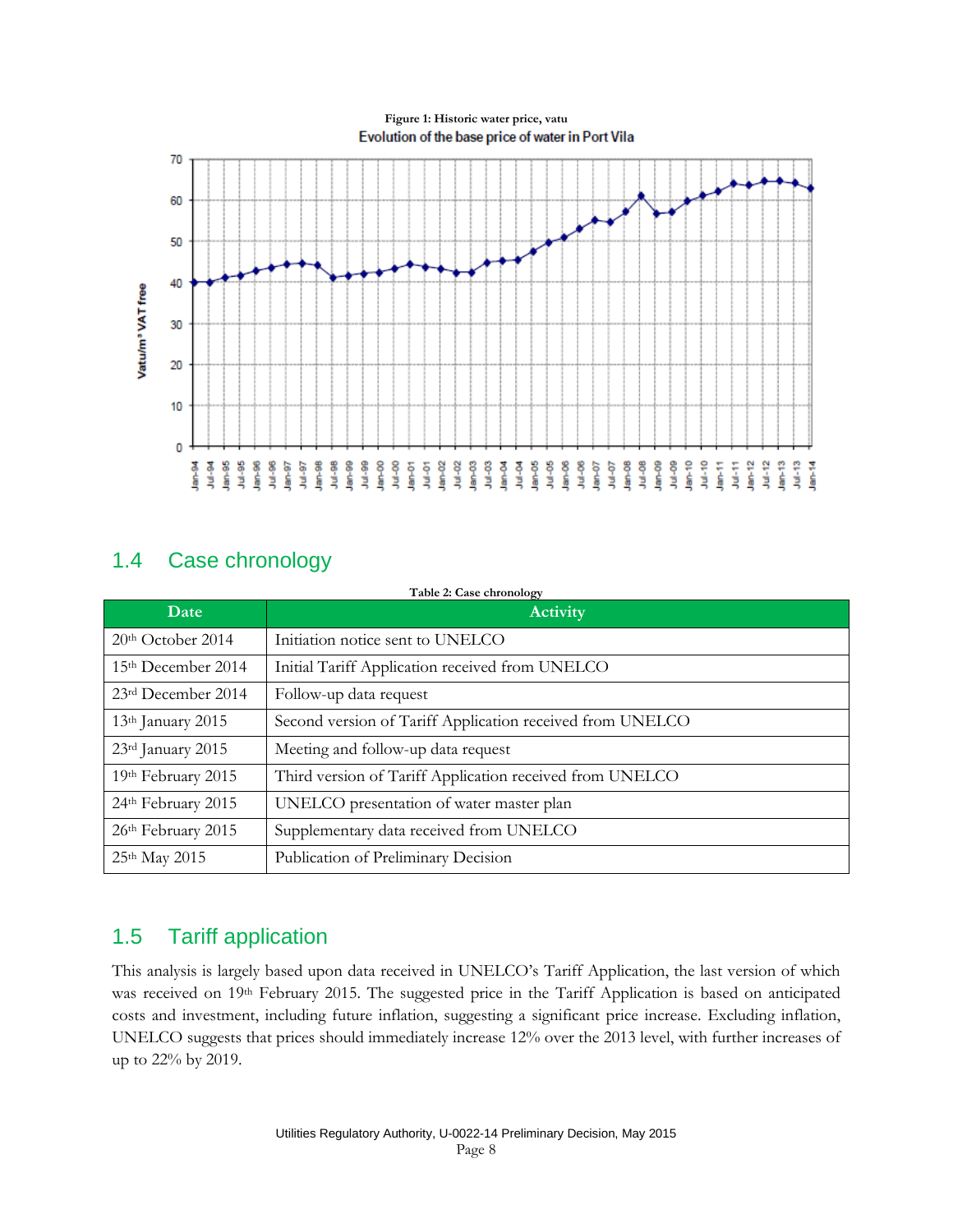The URA has used the data provided in the Tariff Application, supplementary data requests, UNELCO's Financial Reports, and international benchmarks to arrive at this Preliminary Decision. Also, the URA's methodology is not based on assumptions of future price inflation or future investment; rather, this Staff analysis is based on the current network parameters, operational efficiency and capital utilization. This report describes the methodology in detail.

### 1.6 Legal context

The legal framework of the water sector in Vanuatu is based on the following legislation and contracts:

- Utilities Regulatory Authority Act (No.11 of 2007) and amendments
- Contract for the management and operation of the water supply service in Port Vila, dated 1993
- Water Supply Act [CAP 65] and amendments
- Water Resource Management Act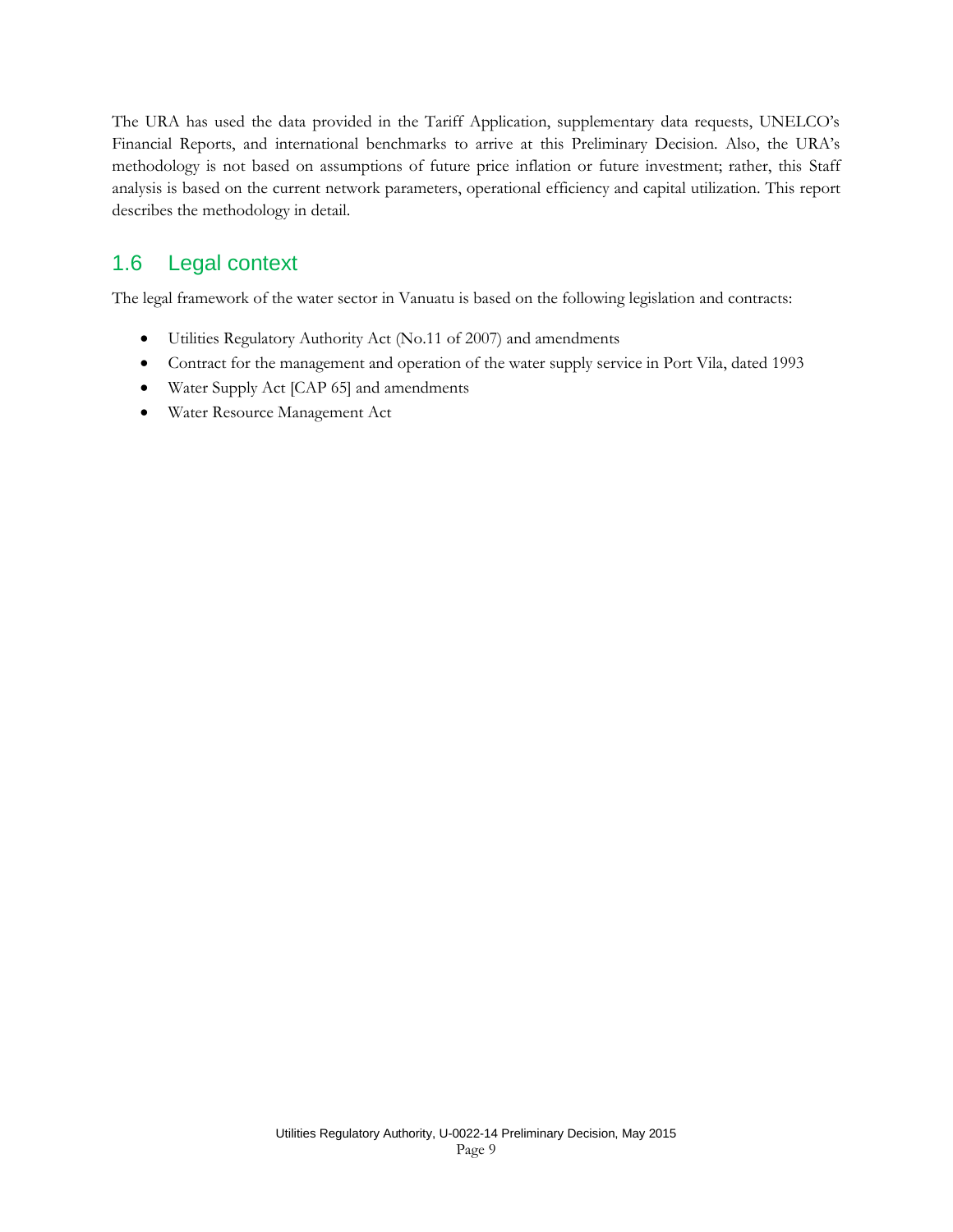## 2. Tariff calculation methodology

#### 2.1 Fair price

In a competitive market, competitive pressure forces companies to reduce prices in order to maintain their market share. The result of competition is that prices are set at a level that allows efficient companies to recover costs of operations, including the cost of financing capital investment. In a regulated monopoly market such as the water network in Port Vila, the role of the URA is to substitute itself for market forces in setting efficient prices. In order to judge what costs are reasonable, the URA takes into account historic costs and comparisons with similar services in other areas. The URA also takes into account the quality and reliability of service and cost implications of any required improvements in the quality of the service.

While there may be annual variations in system growth consumption, and required investment, the price should reflect the average cost over the tariff period. It is the responsibility of the utility to organise its finances in such a way as to manage any short-run variation in revenues and costs. The tariff review process allows this average price to be adjusted to reflect changes in network parameters, input costs and efficiency levels.

#### 2.2 Tariff calculation method

The diagram below shows the components of the tariff calculation:



- Network parameters include assumptions on the number of customers, volume of water sold, network length, and electricity consumption
- Operational expenses are based on the network parameters and include cost assumptions for electricity, staff costs, new equipment, and other expense categories
- Regulated Asset Base is the net value of utility-funded tangible fixed assets used to provide water services, on the utility books
- Depreciation is based on the regulated asset base and assumptions on the useful life of different types of asset
- Weighted Average Cost of Capital (WACC) is the average financial cost of raising capital (debt and equity) by the operator for investment in the water system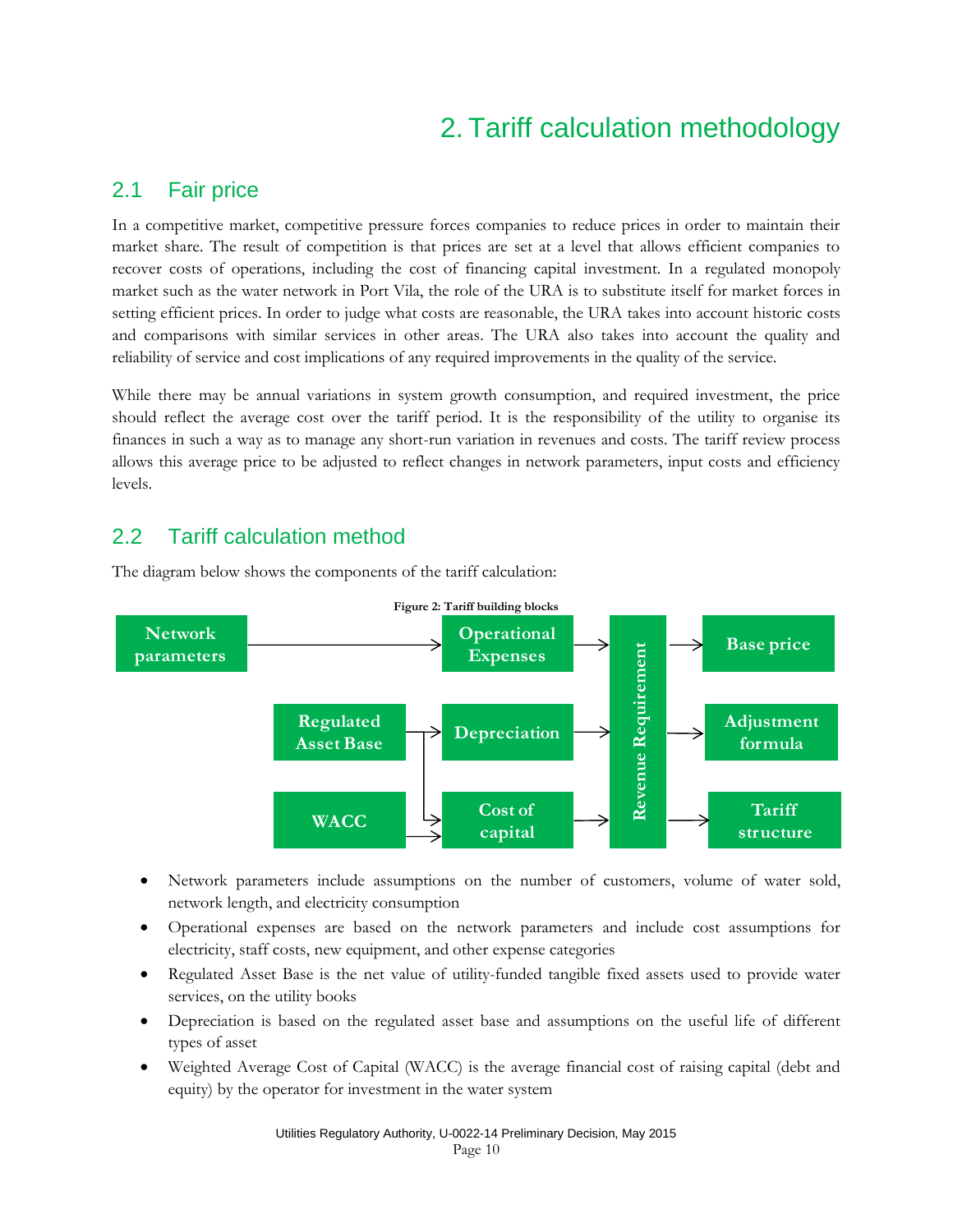- Revenue Requirement is the sum of the operational expenses, depreciation and cost of capital (including working capital)
- Base price is the average price per unit of weighted demand (P)
- Adjustment formula is used to adjust the price annually or quarterly to account for changes in costs that are outside of the control of the utility, in particular the cost of electricity, inflation and productivity improvement
- Tariff structure is the price schedule for each category of customer (i.e. domestic, commercial) based on various types of use or levels of consumption

#### 2.3 Base scenario

In order to estimate a fair price, a Base Scenario is estimated, predicated on operations in 2014. The purpose of the Base Scenario is to estimate what an efficient level of costs is for the current scale of network, with any short-run annual variations removed. This level of costs is used to determine the Base Price. A tariff adjustment formula is included to allow prices to change to account for certain external factors that impact the cost of the water service, (e.g. electricity prices, inflation). The periodic tariff review process allows for significant longer-term changes (e.g. system growth, customer consumption patterns, new investments, economies of scale) to be taken into account over time.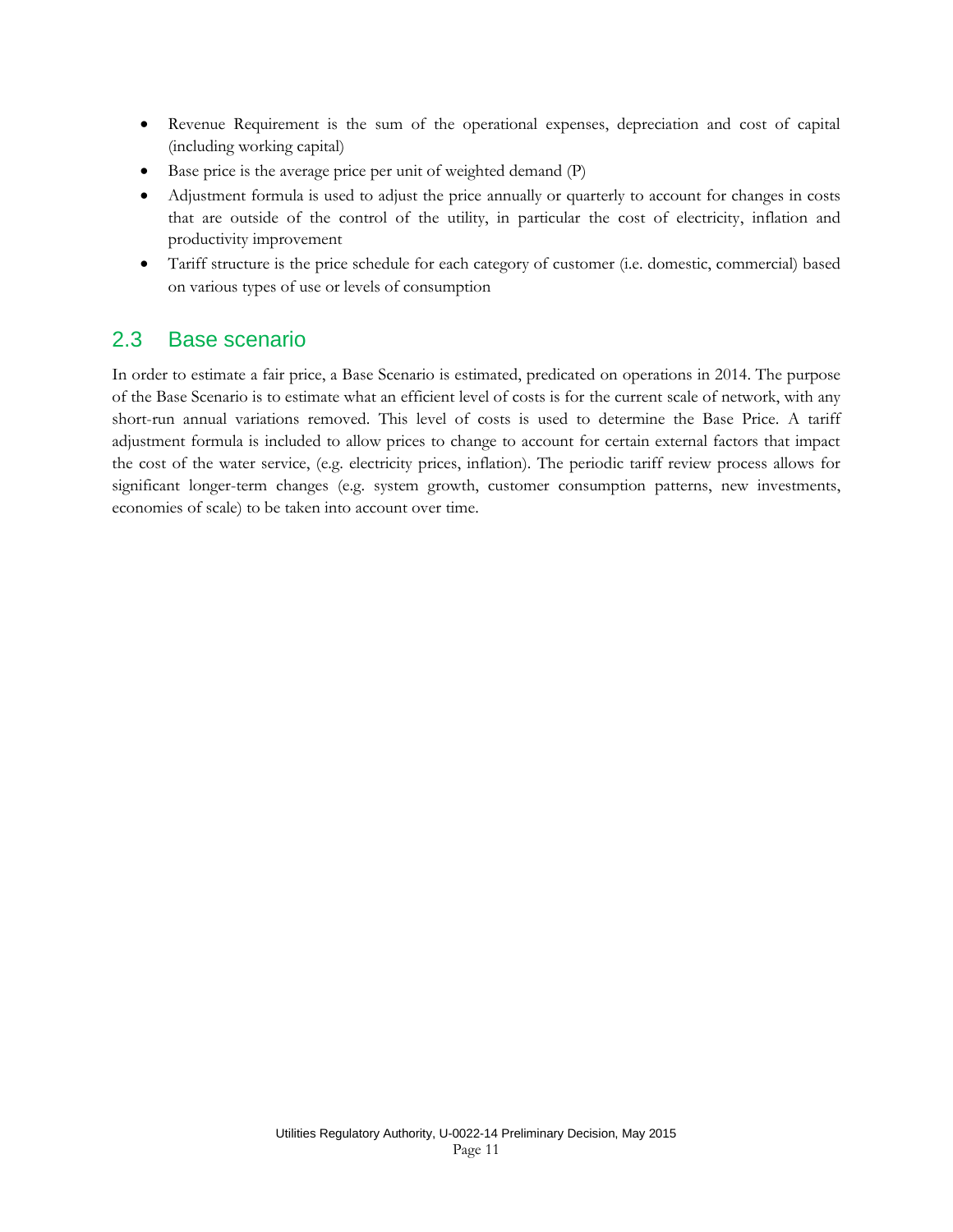### 3. Network parameters

The Base Scenario is derived from a set of assumptions around the current characteristics of the water network. The table below provides a summary of the assumptions used for the main network parameters in the Base Scenario.

| <b>Metric</b>                       | <b>Base Scenario</b> |
|-------------------------------------|----------------------|
| Number of customers                 | 7,774                |
| Length of network, m                | 221,900              |
| Water sold, m <sup>3</sup> per year | 3,807,073            |
| Electricity kWh used per year       | 2,479,492            |

#### 3.1 Number of customers

For the purposes of this tariff review, a customer is defined as a user through a single water meter: A single household or business with a metered water account is counted as one customer, regardless of size. [Figure 3](#page-11-0) shows the historic number of customers from 2006 to 2014. There is a clear and consistent pattern of growth over the period. For the purposes of the Base Scenario, the latest available figure has been used. Approximately 76% of consumption is for domestic use, 17% commercial, 7% government.

<span id="page-11-0"></span>



#### 3.2 Water sold

The amount of water sold is related to the number of customers. The URA has reviewed the level of water sold per customer from 2006, shown in [Figure 4.](#page-12-0)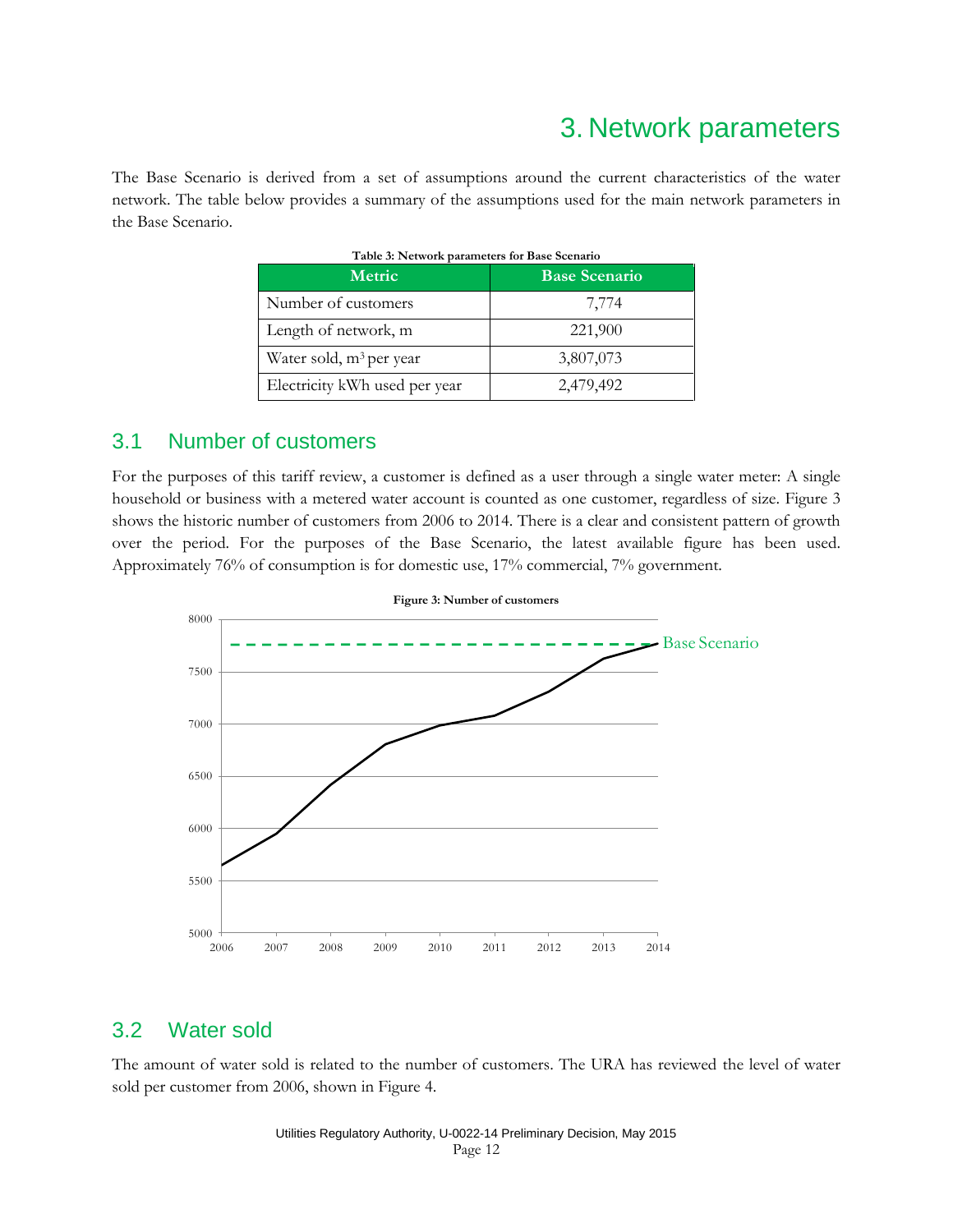<span id="page-12-0"></span>

The level of water sold per customer (including both domestic and commercial users) has varied through the period examined, reducing from a high level from 2006 to 2011, then increasing to a fairly consistent level from 2012 onwards. The average of the period 2009-2014 been taken for the purposes of the Base Scenario. The average amount of water sold per customer is multiplied by the number of customers to determine the amount of water sold in the Base Scenario. This is in line with the current trend in total water sold, as shown in [Figure 5.](#page-12-1)

<span id="page-12-1"></span>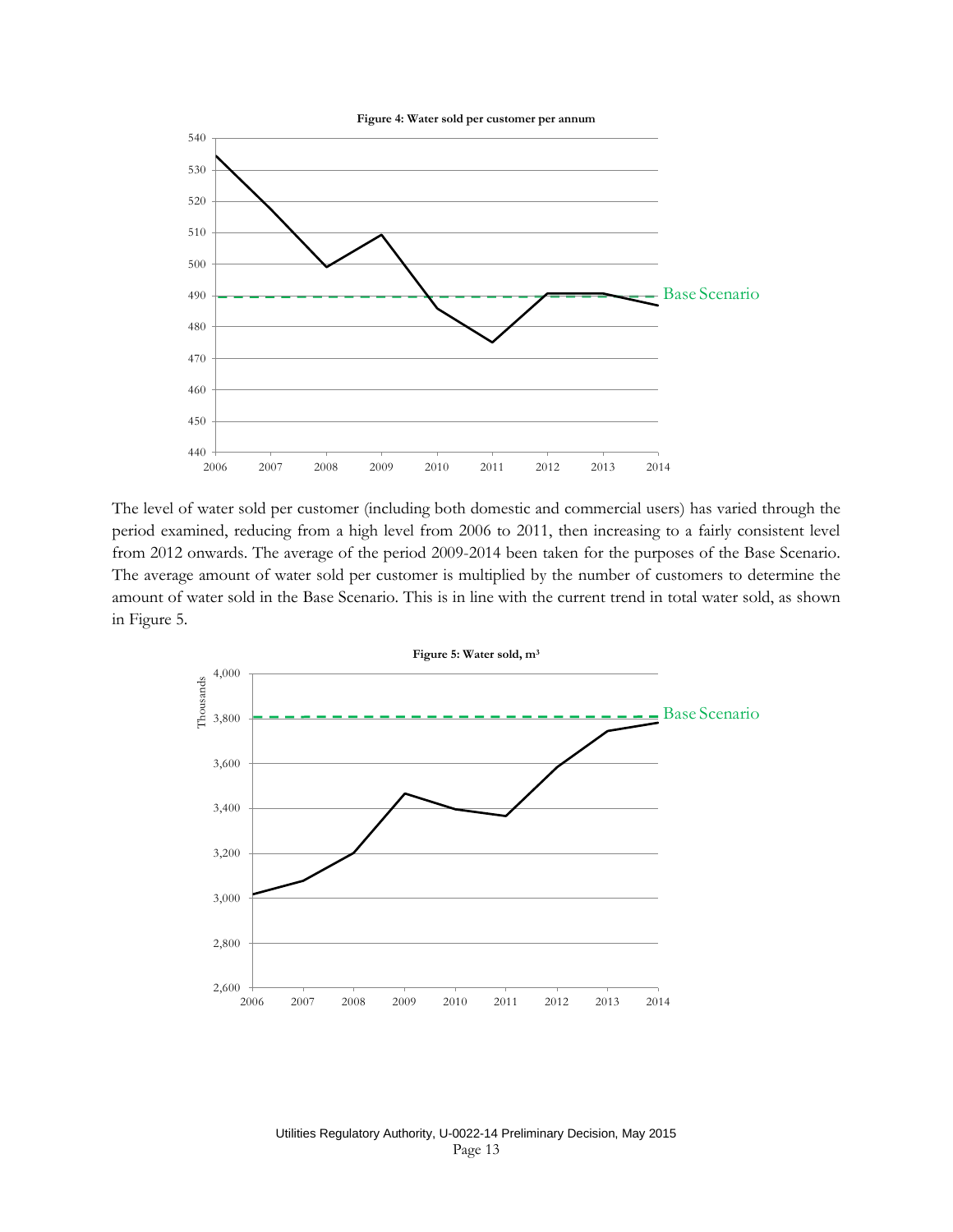#### 3.3 Network length

<span id="page-13-0"></span>The network length is the total length of pipes installed in the water distribution and supply network. [Figure 6](#page-13-0) shows the historic network length from 2006 to 2014. There is a clear and consistent pattern of growth over the period. For the purposes of the Base Scenario, the latest available figure has been used.



#### **Figure 6: Network length, m**

#### 3.4 Electricity consumption

Electricity constitutes a significant proportion (around 33%) of the total operating costs of the water service. To calculate the total consumption of electricity Staff reviewed the amount of electricity consumed at the main pumping station as well as for booster pumps.

The main pumping station represents 99.6% of the electricity used by the water service. The chart below shows the historic trend in electrical efficiency of the main pumping station. This is measured as number of kWh used per m3 of water sold. This includes the impact of any change in the amount of water lost through leakage.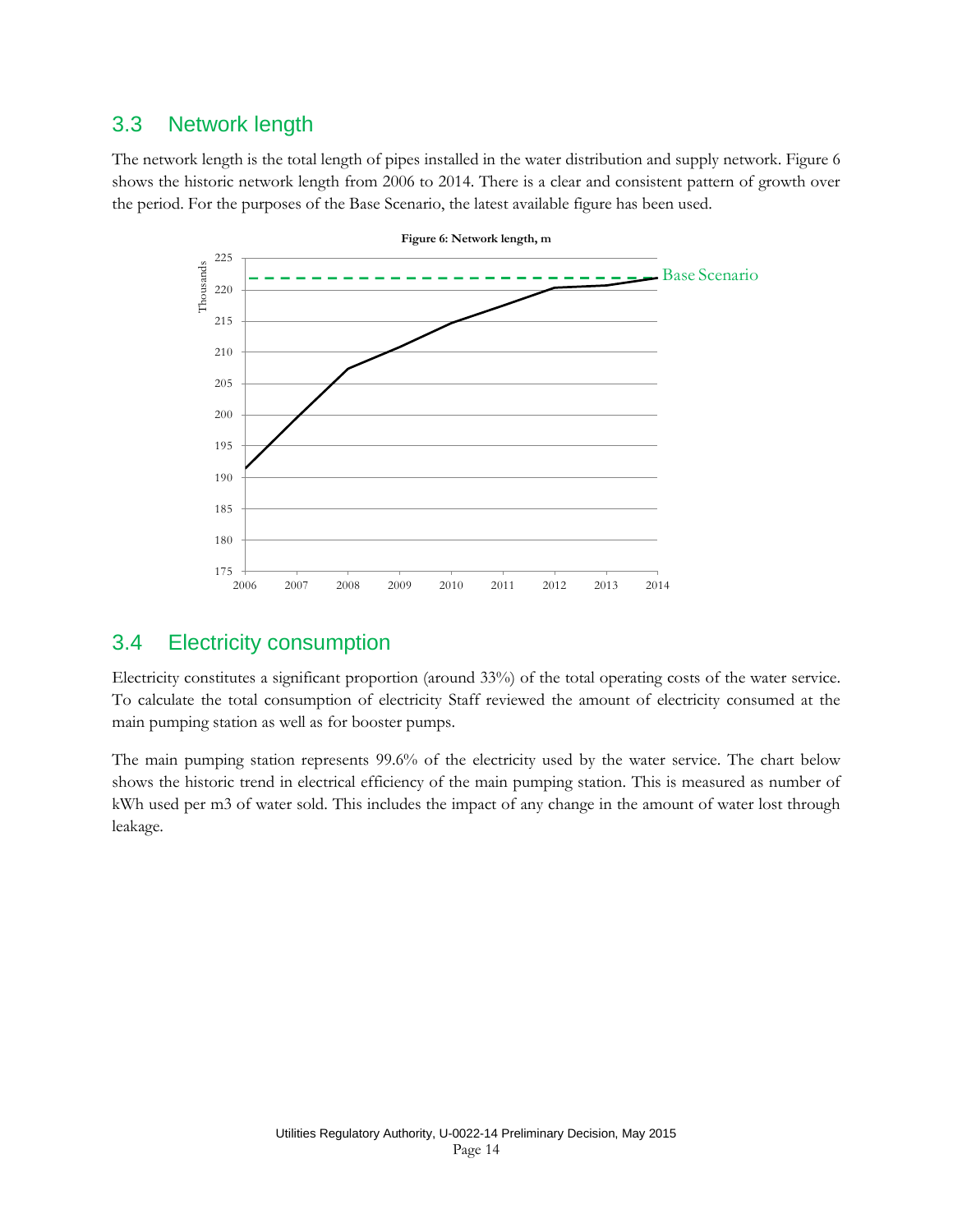

For the purposes the Base Scenario, Staff used the average electricity yield for the period 2009-2014 for the main pumping station (0.649 kWh per m<sup>3</sup> sold) and the booster pumps (0.0028 kWh per m<sup>3</sup> sold).

| Year                  | kVA | kWh per year |
|-----------------------|-----|--------------|
| Main pumping station  | 380 | 2,469,002    |
| Booster pumps (total) | 66  | 10,490       |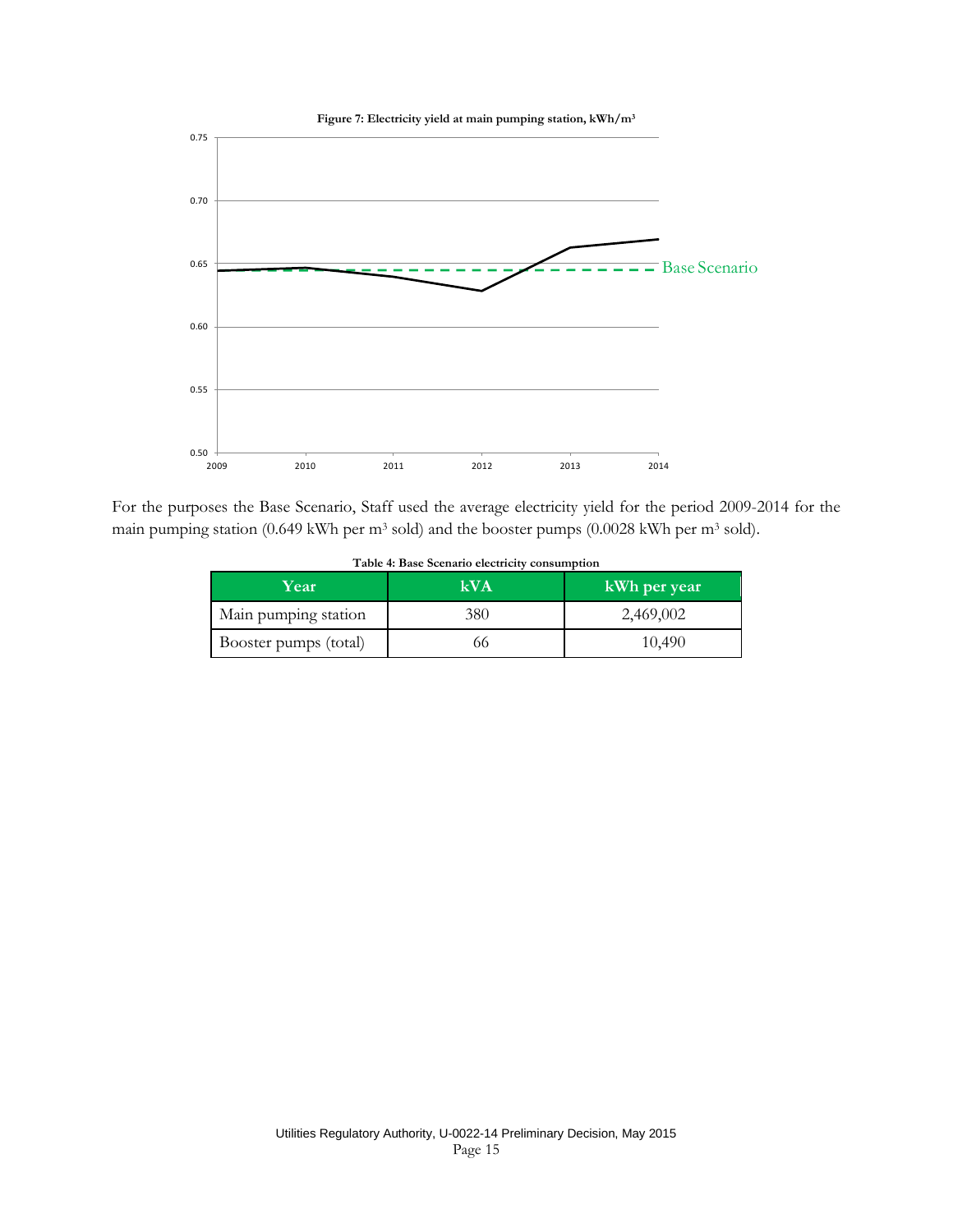### 4. Operating expenses

The operating expenses are the annual costs incurred in the operation of the water network. Using the operational assumptions in the Base Scenario, the URA estimated the reasonable costs of operating the network, taking into account historic performance and international benchmarks.

The operational expenses are grouped into the following categories:

- Electricity costs
- Personnel costs
- Third party expenses
- Stocked purchases
- Non-stocked purchases
- Taxes and related fees

Each cost category is described in more detail in the subsequent subsections, and summarised in the table below.

| <b>Cost category</b>  | Base scenario |
|-----------------------|---------------|
| Electricity costs     | 88,691        |
| Personnel costs       | 56,874        |
| Third party expenses  | 58,720        |
| Stocked purchases     | 18,236        |
| Non-stocked purchases | 3,200         |
| Tax and related fees  | 3,100         |
| Total                 | 228,821       |

### 4.1 Electricity costs

Electricity costs are based on the electricity price, which varies each month according to several factors, including the cost of diesel. For the purposes of the Base Scenario, the latest (May 2015) electricity base price of 47.71 has been used. The electricity bills for the water service are based on the main pumping station being charged the High Voltage tariff, and the booster pumps charged at the Other Low Voltage tariff.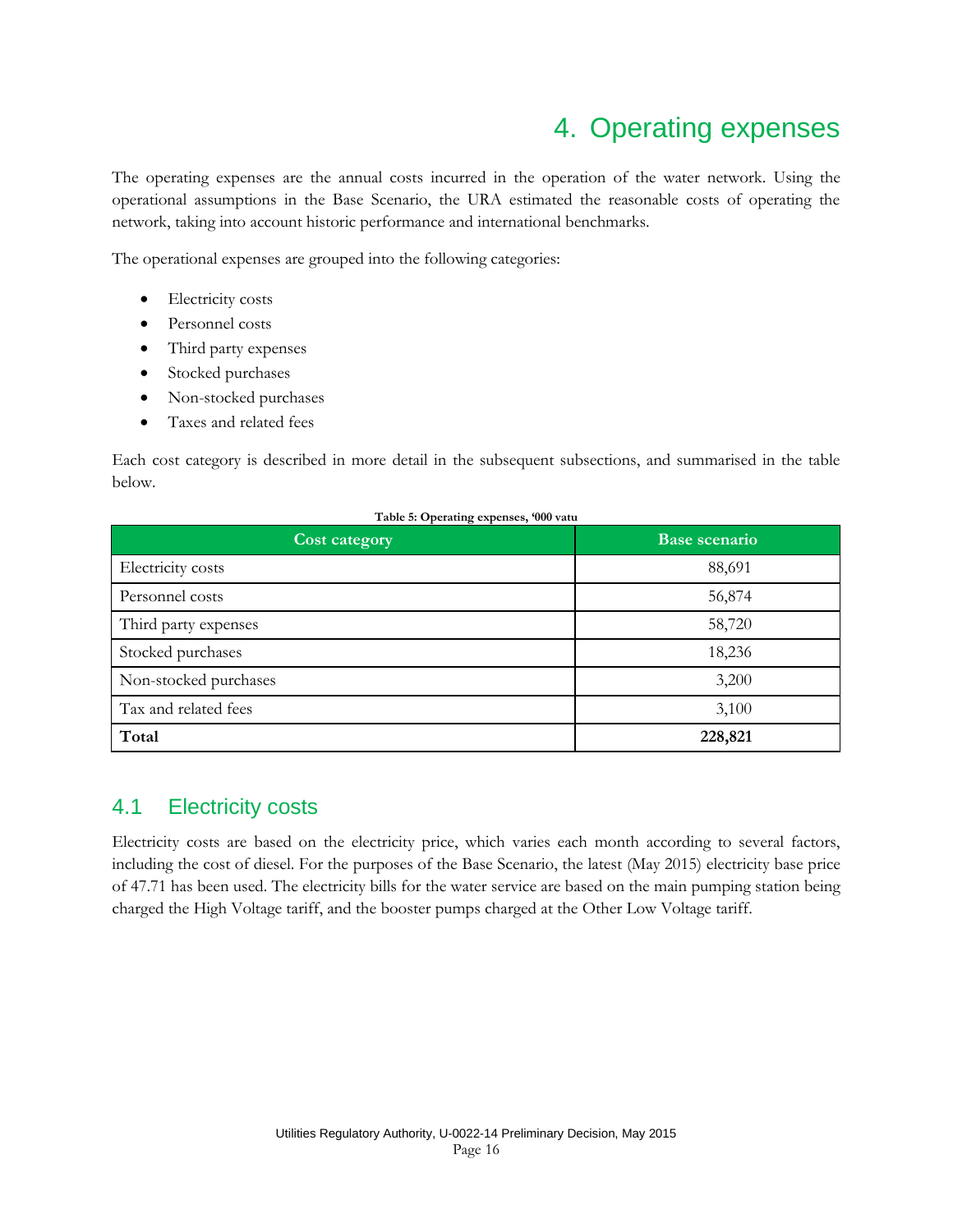| <b>Cost category</b>                                                                                             | Base scenario |
|------------------------------------------------------------------------------------------------------------------|---------------|
| Main pumping station, HV tariff<br>Monthly fixed charge: 1,193 per kVA<br>Energy charge: 33.4 vatu per kWh       | 87,896        |
| Booster pumps, Other Low Voltage tariff<br>Monthly fixed charge: 239 per kVA<br>Energy charge: 57.7 vatu per kWh | 797           |
| Total electricity costs                                                                                          | 88,693        |

The water service pays the same price for electricity as all other electricity customers. Given that UNELCO provide both electricity and water services in Port Vila, the actual cost to UNELCO of supplying electricity for the water service is less than for other customers (i.e. meter reading, billing, customer service, working capital). The URA may consider adjusting the electricity costs to reflect the marginal cost to UNELCO of providing electricity for the water service.

#### 4.2 Personnel costs

Personnel costs include salaries and staff benefits, severance provisions and training. Over the period 2009- 2013, there is no clear trend. In UNELCO's tariff application, there is mention of efforts to outsource some staff activities to third parties. Also, UNELCO has not provided a breakdown of management vs. staff costs. For the purposes of the Base Scenario, the average of 2009-2013 has been taken.

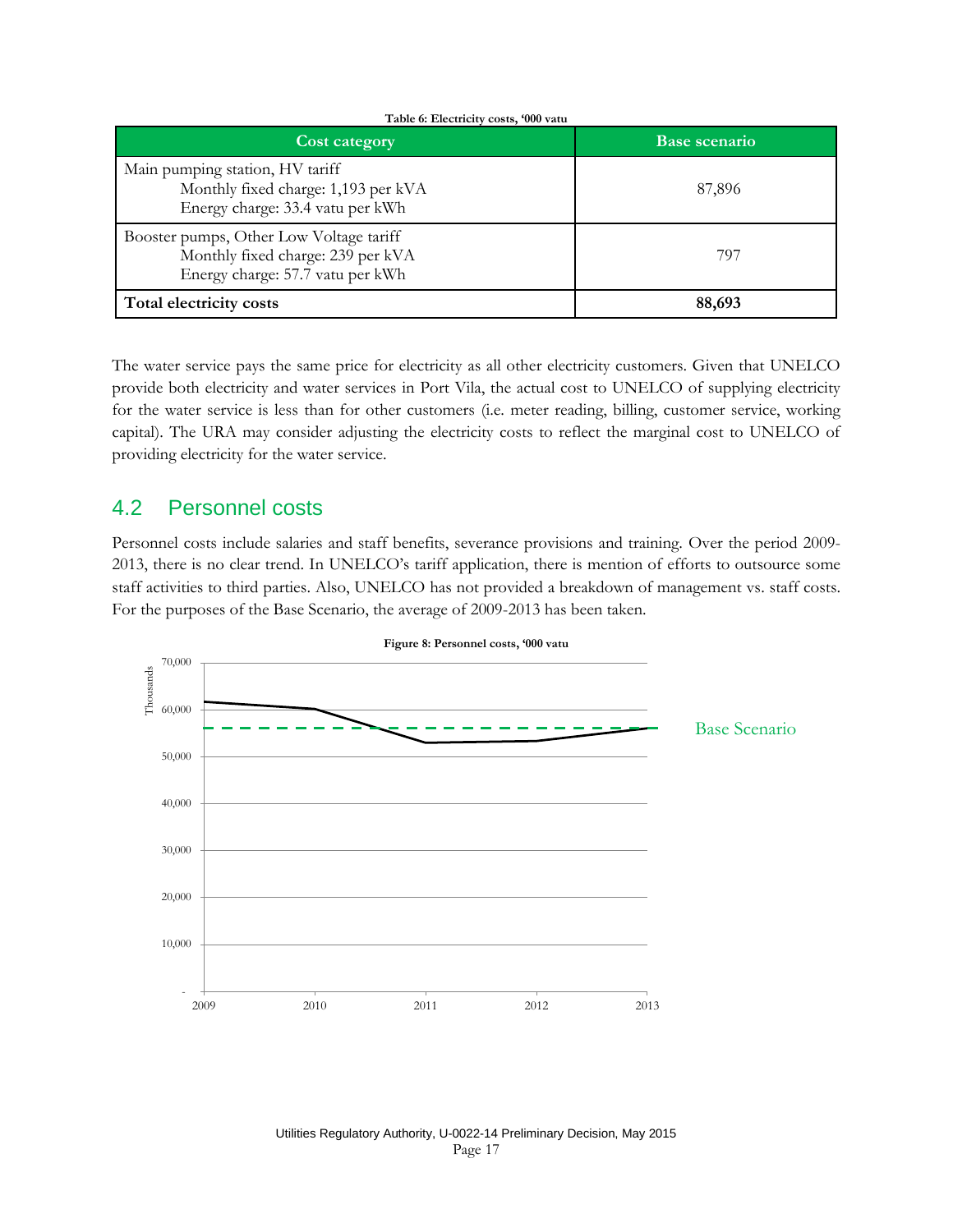| <b>Cost category</b>            | Base scenario |
|---------------------------------|---------------|
| Staff remuneration and benefits | 51,140        |
| Severance provision             | 4,261         |
| Training                        | 2,600         |
| Total personnel costs           | 56,874        |

#### 4.3 Third party expenses

Third party expenses are the costs of services outsourced to third parties. Third party costs increased over the period 2009-2013. In the Tariff Application, UNELCO state that the increase in third party expenses is as a result of increased outsourcing of certain functions. The URA expects there to be a trade-off between inhouse staff costs and third party costs: as third party costs increase, staff costs should fall by at least the same amount or more, as outsourcing should create efficiencies.



In the absence of further explanation by UNELCO, for the purpose of the base tariff, the average cost over the period 2009-2013 has been taken for third party expenses.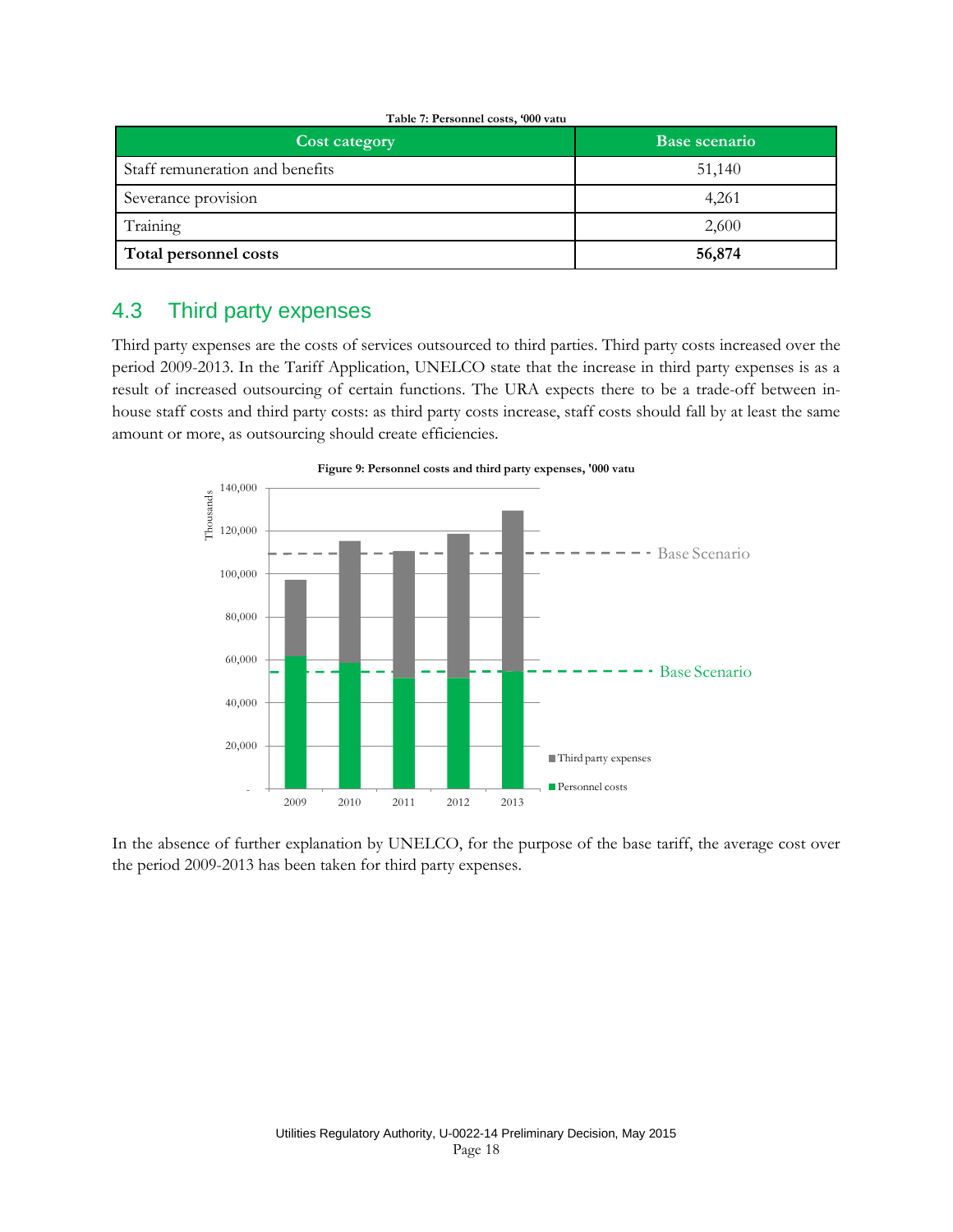

### <span id="page-18-0"></span>4.4 Stocked purchases

Stocked purchases are defined as parts inventory, equipment and some non-labour items to complete work. The level of cost is relatively consistent. It is unclear if the figures in UNELCO's Tariff Application represent amounts purchased or actually used; the latter being the appropriate method this data should be provided by the company. In order to estimate the expenses, for the purpose of the Base Scenario, the average of 2009- 2013 has been taken.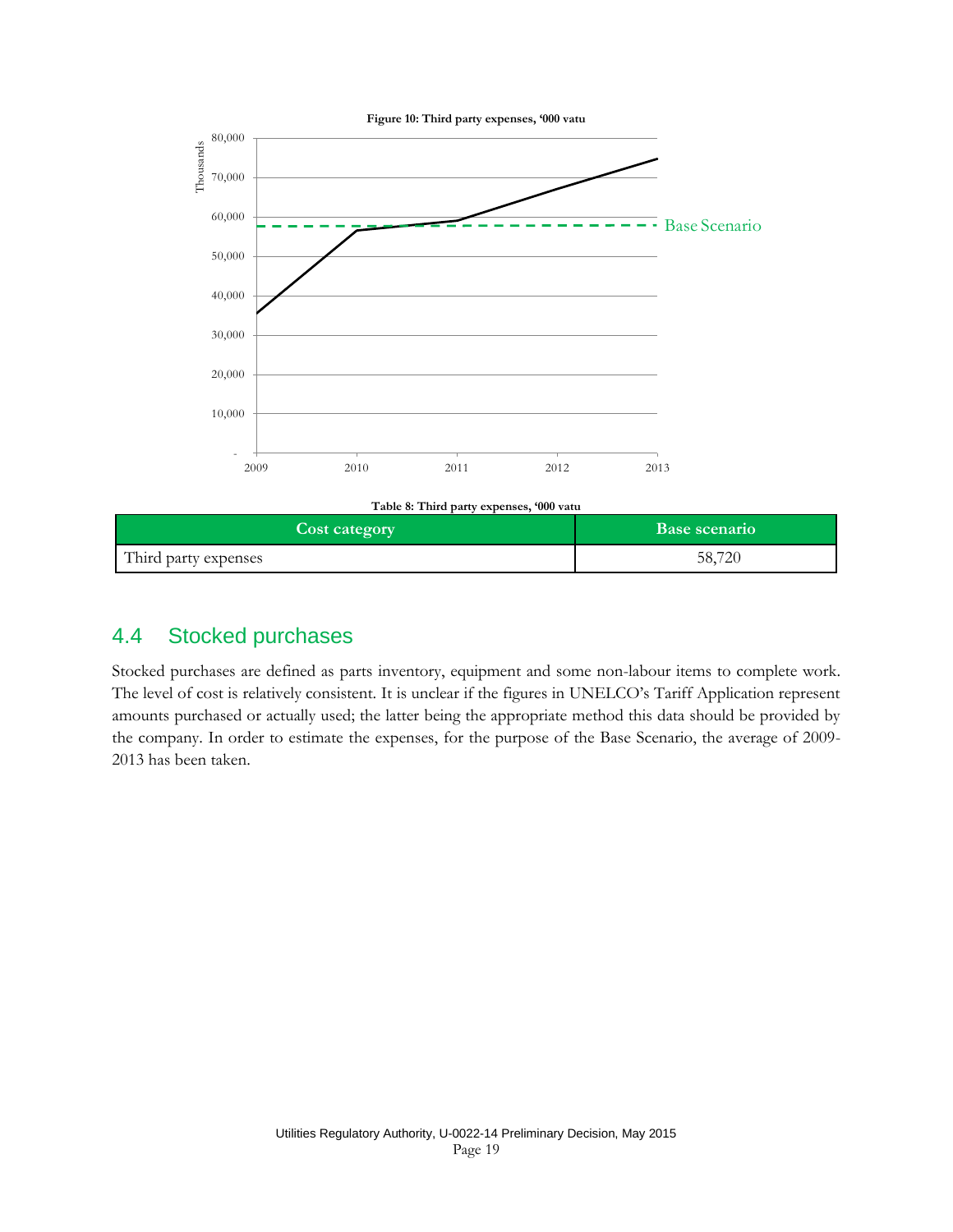

**Table 9: Stocked purchases, '000 vatu**

| <b>Cost category</b> | Base scenario |
|----------------------|---------------|
| Stocked purchases    | 18,236        |

### 4.5 Non-stocked purchases

Non-stocked purchases include chemicals for chlorination, water treatment and other consumables. For the purposes of the Base Scenario, the figure has been taken from UNELCO's tariff application.

| Table 10: Non-stocked purchases, '000 vatu |                      |  |
|--------------------------------------------|----------------------|--|
| <b>Cost category</b>                       | <b>Base scenario</b> |  |
| Non-stocked purchases                      | 3,200                |  |

### 4.6 Tax and related fees

These include various taxes and fees imposed by the Government. The amounts described as "Professional Taxes" and "Other taxes" are taken from UNELCO's tariff application, for the purposes of the Base Scenario, totalling 3.1m vatu.

#### **Table 11: Taxes and related fees, '000 vatu**

| <b>Cost category</b>   | Base scenario |
|------------------------|---------------|
| Taxes and related fees | 3,100         |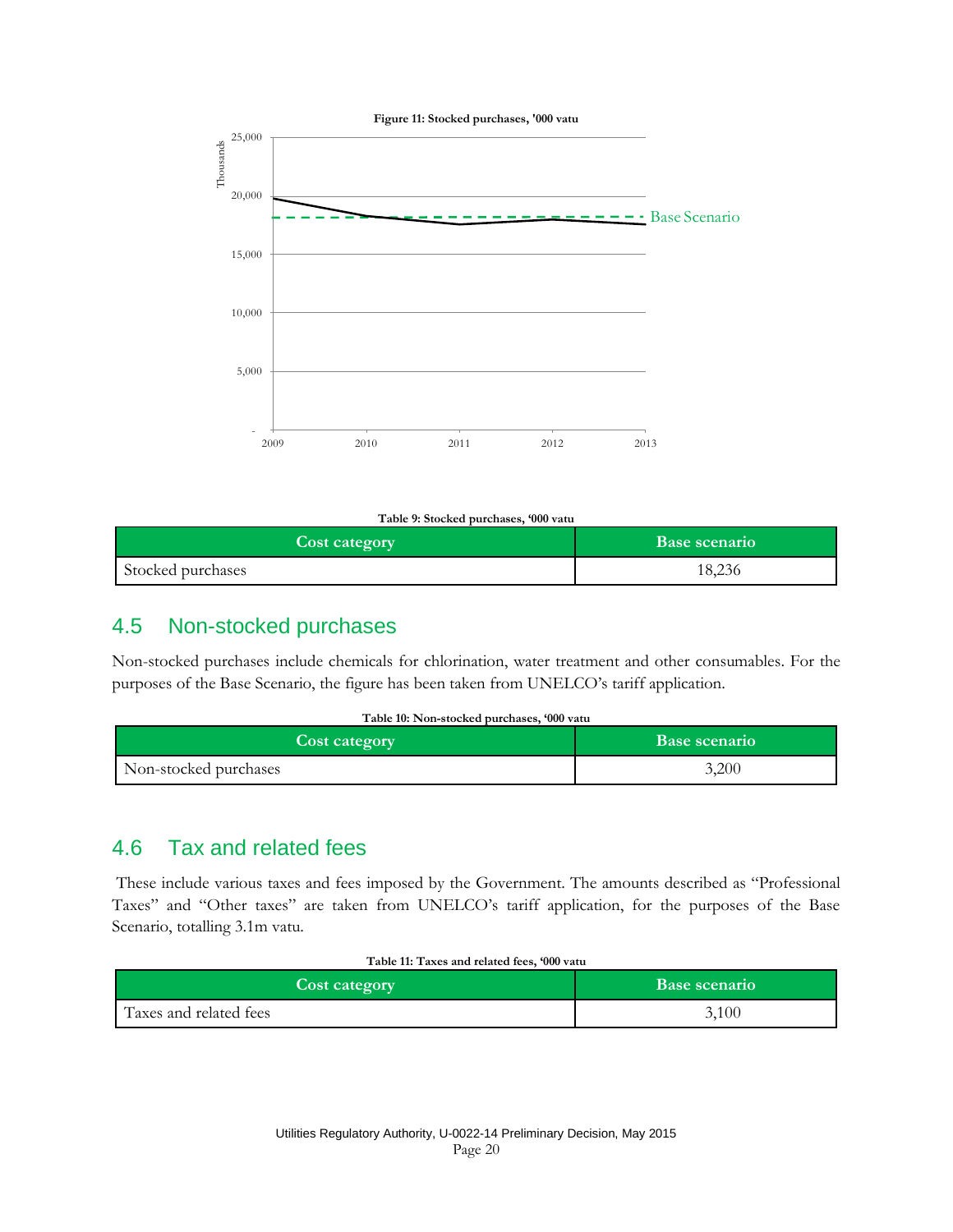## 5. Capital costs

Water supply is a capital-intensive activity, meaning that a significant part of the cost of the service is the funding of infrastructure assets. In the Port Vila water network, some assets are funded by parties other than the utility (e.g. private developers, donor partners, Government). A fair water tariff should include recovery of investment (depreciation) and appropriate compensation for costs of investment in the network by the utility.

The contract held by UNELCO specifies that UNELCO should account for investments in tangible fixed network assets by depreciating investment over the remaining years of the contract. The impact of this accounting method is that the annual depreciation expenses can only increase as the remaining contract life shrinks, regardless of the physical life of assets.

The base price of water appears to have been set at the start of the contract to reflect a long-run average cost of investment (and has only been adjusted a small amount over the previous 20 years of the contract). Setting the price at this level may have allowed UNELCO to make high returns in the early part of the contract, which in turn should enable continued investment into the future without increasing the tariff. Staff have determined that the long-run average cost of assets, depreciated over their useful life, should be used for tariff-setting purposes, leaving to the utility the management of any impact of the contractual accounting mechanism. In any case, the contract allows UNELCO the recovery of undepreciated assets at its expiration. Setting the tariff according to the long-run average cost ensures that the utility covers its reasonable costs over the long-run, while also maintaining stable tariffs for customers.

It is the URA's view that although UNELCO may have a specific way of accounting for investment, this should not have an impact on the tariff charged to consumers, and the tariff should allow recovery of the actual costs over the long term.

#### 5.1 Regulated Asset Base

For the purpose of the Base Scenario, the Regulated Asset Base (RAB) is calculated as the net book value of utility-funded tangible fixed assets, depreciated according to the expected useful life of the asset. For the purpose of the Base Scenario, the asset lives as defined in Article 3 of the contract, and as provided in UNELCO's asset register, have been used. [Table 12](#page-20-0) [below](#page-20-0) compares the NBV for both useful life and contractual methods (both exclude intangible assets). As of 2014, the figures are similar, reflecting the fact that the remaining age of the contract is now close to the average life of installed assets.

<span id="page-20-0"></span>

|                                                         | 2009    | 2010    | 2011    | 2012    | 2013    | 2014    |
|---------------------------------------------------------|---------|---------|---------|---------|---------|---------|
| NBV based on useful life<br>depreciation (URA method)   | 232,590 | 259,876 | 271,236 | 321,756 | 355,988 | 351,004 |
| NBV based on concession<br>depreciation (UNELCO method) | 248,027 | 276,564 | 288,387 | 338,713 | 371,207 | 364,575 |

**Table 12: Comparison of RAB calculation, '000 vatu**

For the purposes of the Base Scenario, the NBV as of 2014 calculated according to the useful life of assets has been taken as the Regulated Asset Base.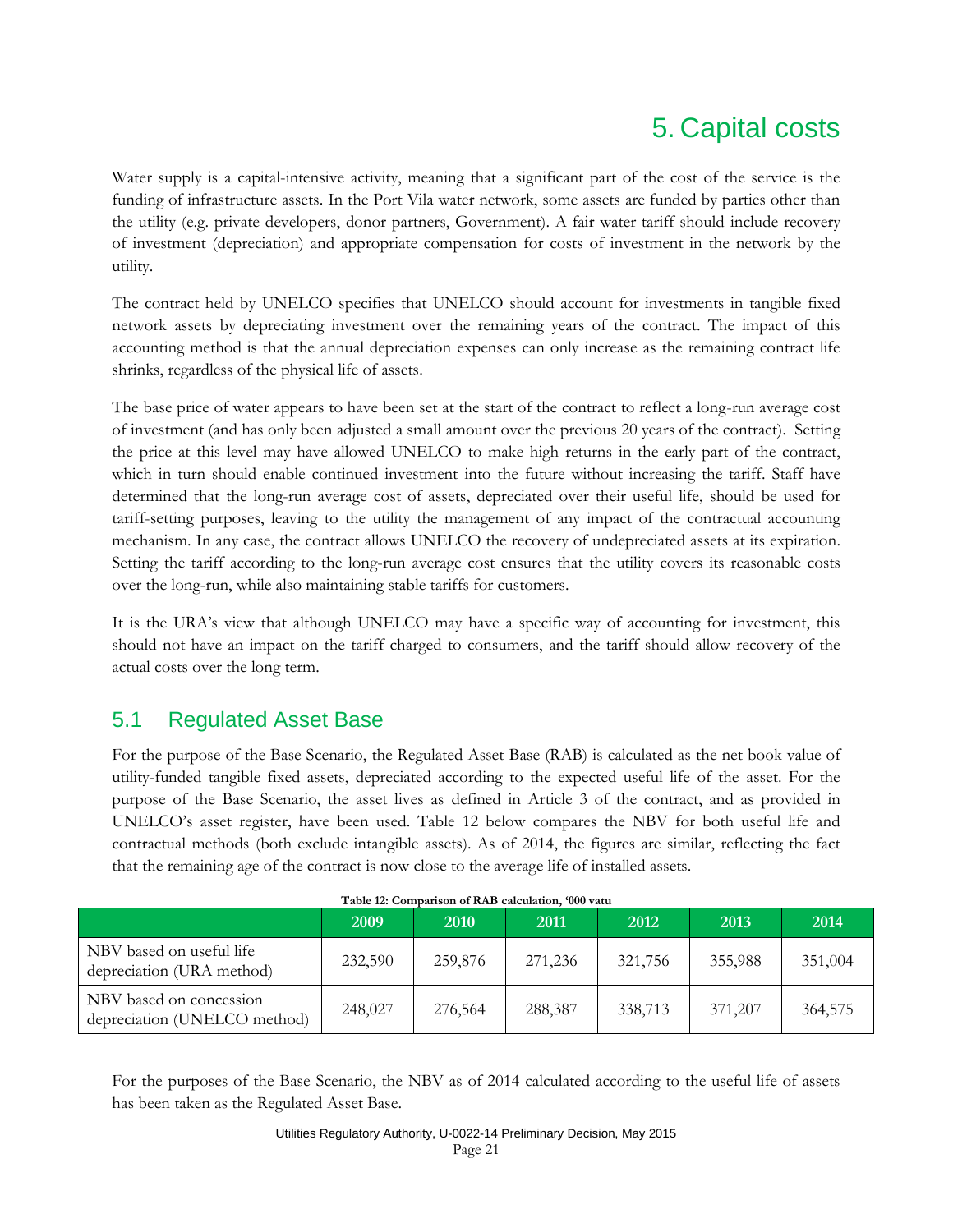| Table 13: Regulated asset base, '000 vatu |                      |  |  |
|-------------------------------------------|----------------------|--|--|
| <b>Cost category</b>                      | <b>Base scenario</b> |  |  |
| Regulated asset base                      | 351,004              |  |  |

### 5.2 Depreciation

Depreciation is the recovery of investment spread equally over the useful life of an asset. The total annual depreciation charge is the sum of the depreciation charges for each category of used and useful asset. The weighted average asset life in any given year may vary due to fluctuations in asset type and the age of assets in use at any one time.



For the purposes of the Base Scenario, the weighted average life of assets is taken to be the average of the period 2009-2014, which is also very close to the 2014 level. This has been calculated from the asset register data provided by UNELCO.

| Cost category                                                               | <b>Base scenario</b> |
|-----------------------------------------------------------------------------|----------------------|
| A. GBV of used and useful tangible assets, utility-funded, '000 vatu        | 522,169              |
| B. Weighted average life of assets, years                                   | 22.45                |
| C. Annual depreciation charge $(A/B)$ , '000 vatu                           | 23,262               |
| Depreciation charge in Tariff Application (2014, for comparison), '000 vatu | 21,167               |

### <span id="page-21-0"></span>5.3 Working capital

Working capital is funding required to meet the short-term financing needs of operating the water service. Working capital, for a utility is usually measured as the average number of days elapsed between incurring operating expenses and revenue recovery from customers. For water utilities, it is generally accepted that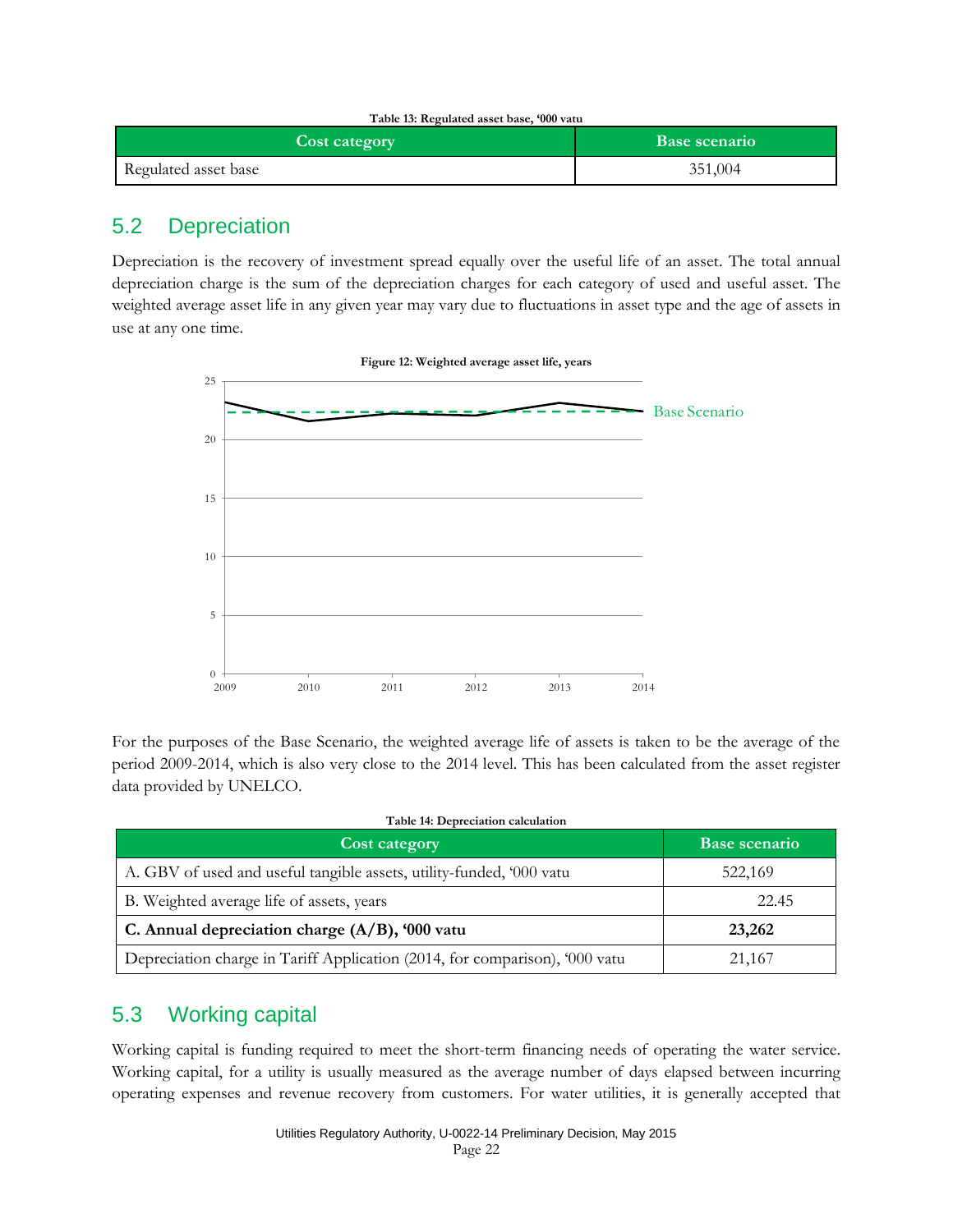because of the lag in receiving payments of bills, there will be a need for working capital equal to 30 days plus slack of 15 days during a monthly billing cycle. The water service in Port Vila currently has a 3-month billing cycle, and so 105 (90 days plus slack of 15) days of operating costs would be the equivalent working capital requirement.

UNELCO holds security deposits from customers, paid at the start of their water subscription. These funds provide additional cash flow at the start of a new customer connection. Staff has estimated the total security deposits currently held by UNELCO to be 37,710,000 vatu. This amount is deducted from the estimated working capital requirement.

One additional factor that should be taken into account is the fact that the largest single operating expense, electricity, is supplied by UNELCO to itself. This means UNELCO controls the timing of billing and payment for electricity services and thus the working capital needs. For the purposes of the Base Scenario however, there has been no adjustment made for this at this time.

During discussions with UNELCO, the possibility of changing the billing cycle was discussed. As well as reducing the requirement for working capital, there may be operational efficiencies associated with combining the meter reading and billing cycle for electricity and water customers. The tariff impact of a change in the billing cycle to two-monthly or monthly will be considered if and when any change comes into effect. URA has also suggested that UNELCO consider common billing for water and electric consumers as most customers receive both services from same utility. Staff looks forward to continued discussions with UNELCO on this issue.

| <b>Cost category</b>                                                                   | <b>Base scenario</b> |  |
|----------------------------------------------------------------------------------------|----------------------|--|
| Total operating costs, '000 vatu (A)                                                   | 228,821              |  |
| Working capital period, days (B)<br>105                                                |                      |  |
| Security deposits held, '000 vatu (C)                                                  | 37,710               |  |
| Working capital requirement allowable, '000 vatu<br>$(A * (B/365)) - C$                | 28,115               |  |
| Working capital allowance from Tariff Application (2014, for<br>comparison), '000 vatu | 119,600              |  |

#### **Table 15: Working capital allowance**

#### 5.4 Cost of capital

The cost of capital represents the cost of raising funds to run the business, consisting of debt and equity. In a previous tariff review in 2011 regarding UNELCO's electricity service, the real weighted average cost of capital (WACC) was determined to be 7.76%. The real WACC components assumed are: Debt 5.86%; Equity 9.65% (equivalent to 12.94% nominal), with a gearing ratio of 50%. While global capital costs have reduced significantly since 2011, for this case URA will use same numbers for this case.

In addition, it is important to note that working capital is not an investment rather it is cost of managing cash flow. This cost should reflect the actual cost of short-term borrowing to cover any cash shortfalls, assuming the entity is running efficiently with a well-managed cash-flow. UNELCO has not provided the current cost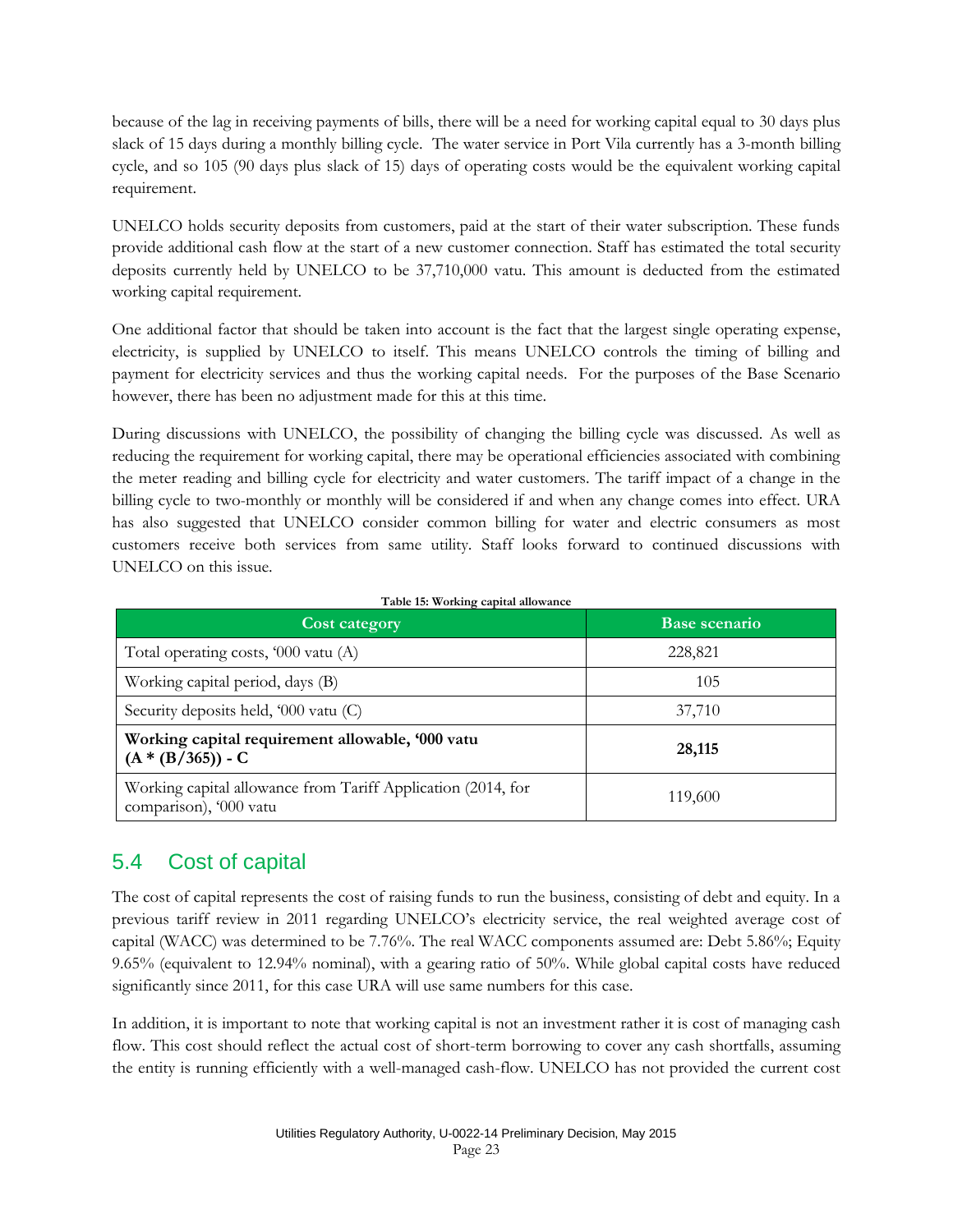of short term borrowing to the URA despite a request to do so. Staff notes that the real cost of debt component in this WACC calculation is 5.86% and is used for computing the cost of working capital.

| Table 16: Cost of capital                    |                      |  |  |  |
|----------------------------------------------|----------------------|--|--|--|
| <b>Cost category</b>                         | <b>Base scenario</b> |  |  |  |
| Regulated Asset Base, '000 vatu              | 351,004              |  |  |  |
| WACC, %                                      | 7.76%                |  |  |  |
| Cost of capital (RAB), '000 vatu             | 27,238               |  |  |  |
| Working capital allowance, '000 vatu         | 28,115               |  |  |  |
| Cost of debt, %                              | 5.86%                |  |  |  |
| Cost of capital (working capital), '000 vatu | 2,182                |  |  |  |
| Total cost of capital, '000 vatu             | 29,420               |  |  |  |

#### 5.5 Impact of future investment

UNELCO's tariff application forecasts a significant increase in investment over the period 2015-2019, with an associated increase in capital costs. The methodology used by the URA to calculate the fair tariff is based on the actual level of current assets and not based on planned or future investments. Moreover, as shown in [Figure 13](#page-23-0) [below,](#page-23-0) the level of investment varies significantly year-on-year, and it would be unreasonable for the customer tariff to vary as a result. The URA has calculated the tariff based on the long-run average costs of the water service.

<span id="page-23-0"></span>

In the normal course of business, the utility will make investments as required in order to meet the needs of network demand and service standards. With a growing network in a developing economy, it would be expected that increased investment will be accompanied by growth in consumption. In the next tariff review, the net impact of additional investment and demand growth will be reflected in the new tariff. If there is a situation where the utility faces financial difficulty as a result of investment necessary to maintain service standards, then a limited application for an interim tariff adjustment can be made to the URA.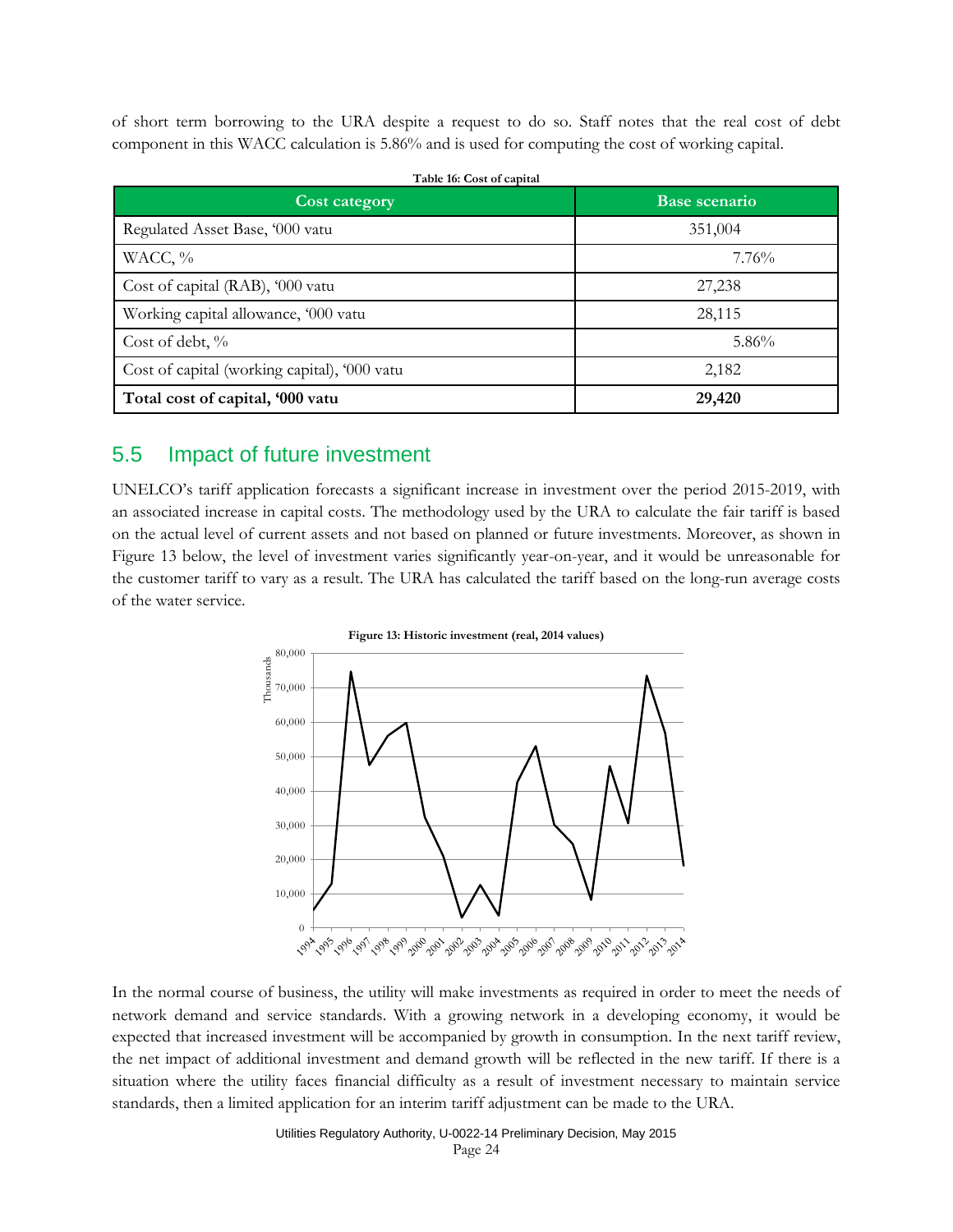### 6. Required revenue

The required revenue is defined as the revenue needed to cover the costs of providing the water service. In addition to the operational and capital costs described above, the following factors must be taken into account when calculating the required revenue:

- Financial provisions
- Billing losses (i.e. unrecovered bad debt)
- Article 29 fund
- Revenue from other goods and services

#### 6.1 Provisions

Provisions are funds set aside for use in certain circumstances. In the case of the Port Vila water service, UNELCO currently defines four provisions: for severance pay, inventory obsolescence, bad debt, and as selfinsurance for equipment damages. For the purposes of the base scenario, the provision for severance pay is included in personnel costs. The URA does not consider that the tariff should include a provision for inventory obsolescence (moreover it is unclear whether purchased stock is expensed or when it is placed in service, as pointed out in section [4.4 above\)](#page-18-0), as this should not be a significant cost for a well-run utility. Bad debt is covered as described in sectio[n 6.4 below.](#page-26-0)

The self-insurance provision is an amount set aside each year to cover for normal property damage or for catastrophic events (i.e. earthquake, cyclone, fire, etc.) rather than paying a premium to a third-party insurance company. In UNELCO's tariff application, the figure of 42m vatu per year is proposed as the appropriate level of this provision.

<span id="page-24-0"></span>

|                                 | 2009    | 2010    | 2011    | 2012    | 2013    |
|---------------------------------|---------|---------|---------|---------|---------|
| Cumulative total provision fund | 334,200 | 357,400 | 379,500 | 412.200 | 455,600 |

**Table 17: Historic total provision fund, '000 vatu**

[Table 17](#page-24-0) [above](#page-24-0) shows that a very large amount of funds appears to be currently available in UNELCO's total provision fund. It is noted that the total damage to the water network after tropical cyclone Pam in March 2015, a once in 30 year occurrence, has been estimated by UNELCO at 56m vatu. As a result, for the purposes for the Base Scenario the URA has assumed that no additional payments into the self-insurance provision are required. UNELCO does not need any additional provision at present, as they have such a large amount already set aside, amassing more customer money would be inefficient. In addition, although requested, UNELCO has provided no current information regarding the total amount in the self-insurance provision fund, nor explained where this money is held or how it is used. If UNELCO provides this information with an explanation of why additional provisions are necessary, the URA will assess the information and may adjust its assumption.

#### **Table 18: Provision for self-insurance, '000 vatu**

| <b>Cost category</b>     | <b>Base scenario</b> |
|--------------------------|----------------------|
| Self-insurance provision |                      |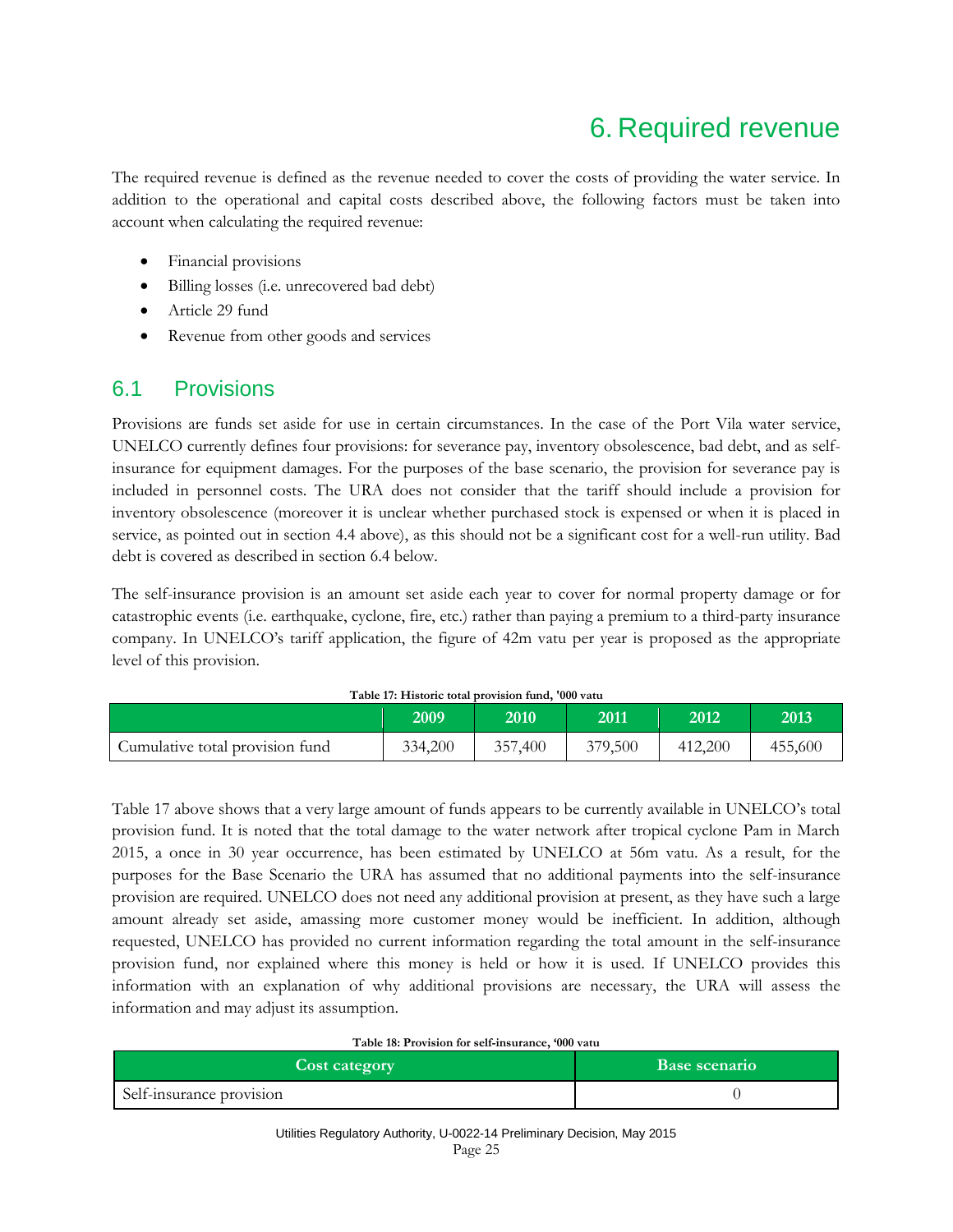#### 6.2 Article 29 fund

Article 29 of UNELCO's Port Vila Water Concession Contract is a special fund for the construction of new water connections and maintenance of the water source. The sum of 1 vatu per cubic meter sold is allocated annually into this fund.

| Table 19: Article 29 fund, '000 vatu |  |  |  |  |
|--------------------------------------|--|--|--|--|
|--------------------------------------|--|--|--|--|

| <b>Cost category</b> | Base scenario |
|----------------------|---------------|
| Article 29 fund      | 3,807         |

The Vanuatu Government through the Minister of Lands, has the control over the use of this fund. The URA is obliged to carry out an annual investigation and report on the use of the fund. Since this is funded by the customer contribution and is a regulated expense the URA must justify and account for its use. The URA recommends that a new governance structure for the Article 29 fund is established, through a committee comprising the Department of Water, Port Vila Municipal Council, Shefa Provincial Council, UNELCO and the URA. This is similar to the administration committee for the Santo fund from electricity revenues in Luganville, established by the URA in March 2014 and operating successfully since. This will be elaborated in the Final Order in this matter.

#### 6.3 Revenue from other goods and services

UNELCO earns revenue from providing some other services to customers, such as building new connections. As the costs associated with providing these services are not separated from water services, the revenue amount is subtracted from the required revenue to be generated from water tariffs. The level of revenue from other goods and services has varied over the period 2009-2013.



Utilities Regulatory Authority, U-0022-14 Preliminary Decision, May 2015 Page 26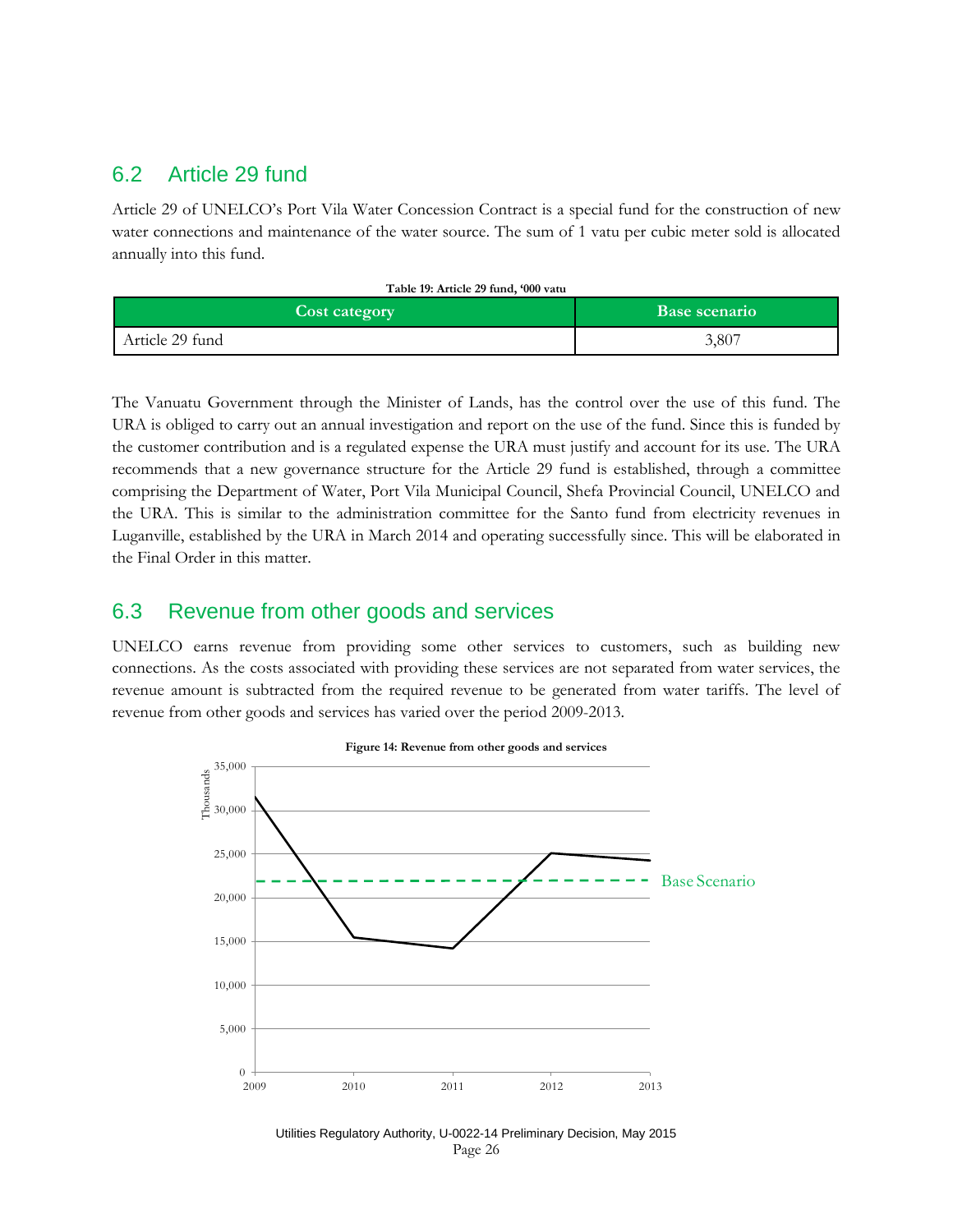For the purposes of the Base Scenario, the average of the period 2009-2013 has been taken.

| Table 20: Revenue from other goods and services, '000 vatu |                      |  |
|------------------------------------------------------------|----------------------|--|
| <b>Cost category</b>                                       | <b>Base scenario</b> |  |
| Revenue from other goods and services                      | 22,140               |  |

#### <span id="page-26-0"></span>6.4 Bad debt

Bad debt is defined as lost revenue from bills not paid by customers. The bad debt losses rate assumed for the purposes of the Base Scenario is 1.60% of billing, as suggested in UNELCO's tariff application.

#### 6.5 Security deposits

The value of security deposits currently held has an impact on the required working capital, discussed in section [5.3 above.](#page-21-0)

#### 6.6 Base price

The base price is calculated by dividing the total amount to be charged to customers by the level of demand. The current tariff includes fixed charges as well as a tiered consumption charge. UNELCO has provided the current ratio of weighted units of consumption per m3 of water sold as 1.42.

| <b>Cost category</b>                                   | <b>Base scenario</b> |
|--------------------------------------------------------|----------------------|
| Operating costs, '000 vatu                             | 228,821              |
| Depreciation, '000 vatu                                | 23,262               |
| Cost of capital, '000 vatu                             | 29,420               |
| Provisions, '000 vatu                                  | $\theta$             |
| Article 29 fund, '000 vatu                             | 3,807                |
| Revenue from other goods and services, '000 vatu       | $-22,140$            |
| Bad debt loss, '000 vatu                               | 4,257                |
| Total required revenue, '000 vatu                      | 267,449              |
| Water sold, '000 m <sup>3</sup>                        | 3,807                |
| Weighted demand, '000 P                                | 5,416                |
| <b>Base price</b>                                      | 49.38                |
| Current price (adjusted for current electricity price) | 59.58                |
| Difference                                             | $-17.12%$            |

**Table 21: Base price calculation**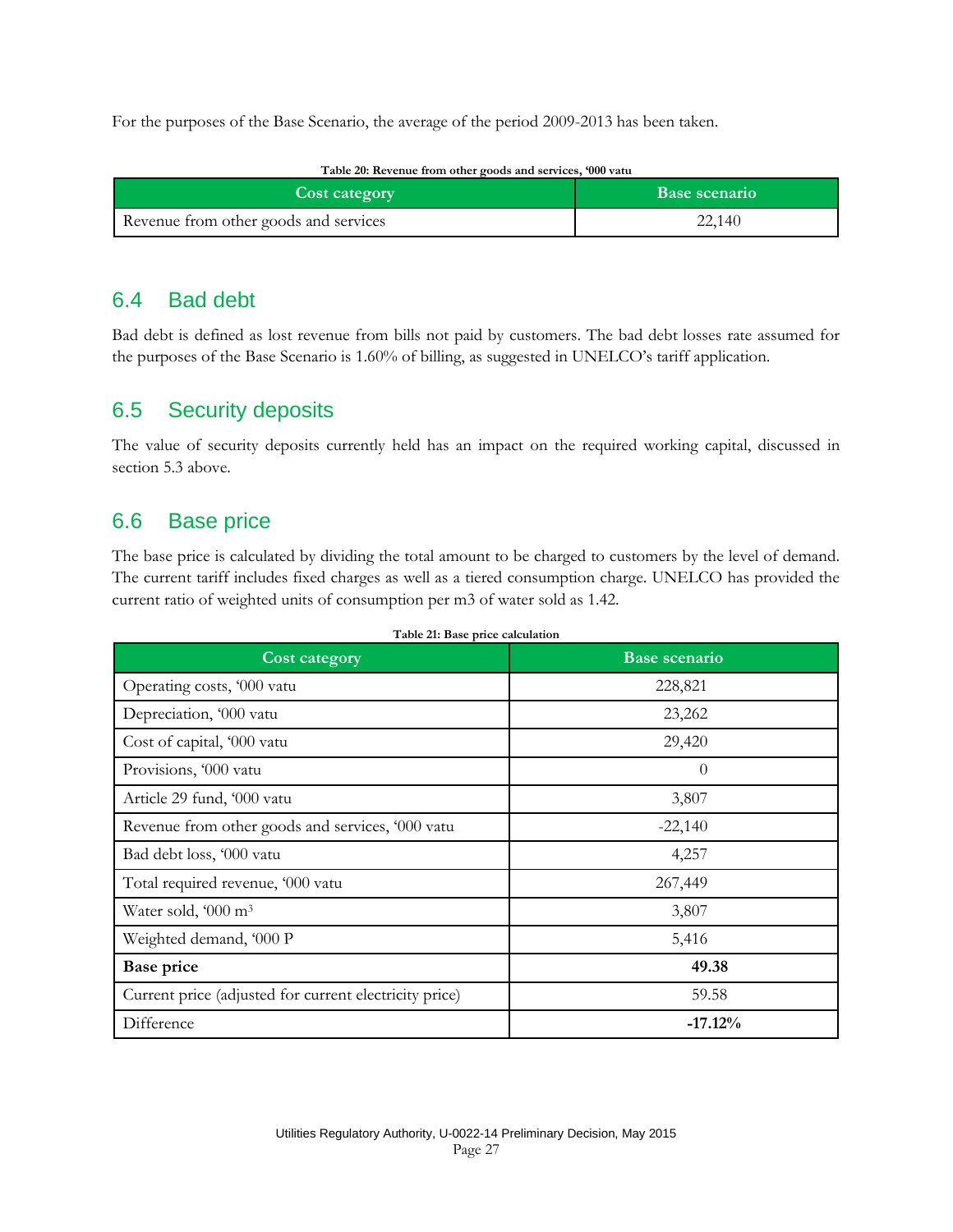This tariff is 20.04% lower than the current base price for water (61.75 vatu for the first semester 2015). Adjusted for current electricity prices, the preliminary analysis by the URA indicates a reduction in water prices by 17.12%.

### 6.7 Tariff adjustment formula

Currently, an adjustment formula is used to vary the water tariff every six months depending on certain external factors. The current formula used to calculate water prices is unnecessarily complex. The URA proposes simplifying the formula by reducing the number of input factors to those that cause the most significant cost fluctuations for UNELCO. The cost factors in the current formula, as well as some alternatives, are reviewed in [Table 22](#page-27-0) [below](#page-27-0) with a conclusion on whether or not the tariff should be indexed to each.

<span id="page-27-0"></span>

| <b>Cost Factors</b>                                | Comment                                                                                                                                                                              | Conclusion                           |
|----------------------------------------------------|--------------------------------------------------------------------------------------------------------------------------------------------------------------------------------------|--------------------------------------|
| Electricity price                                  | Electricity is single largest cost of operating the water<br>service. Price can vary significantly between tariff<br>reviews. Utility has limited ability to manage level of<br>cost | Index tariff to<br>electricity price |
| Wage inflation                                     | Staff costs are significant cost to utility. Current index<br>does not show significant variation. Staff costs can be<br>controlled through effective management.                    | Remove from tariff<br>formula        |
| Cost of metal products<br>and electronic equipment | Potentially variable. Costs can be controlled through<br>management of procurement                                                                                                   | Remove from tariff<br>formula        |
| Exchange rate variation                            | Potentially variable. Only small cost component<br>subject to currency variation. Can be controlled<br>through management of international procurement<br>and exchange rate hedging. | Remove from tariff<br>formula        |
| General inflation                                  | Not currently included in adjustment formula. Likely<br>to reflect variation in local staff costs and purchases.                                                                     | Include in tariff<br>formula         |

**Table 22: Adjustment formula cost factors**

In addition to the input cost factors, the URA propose to include an adjustment for overall productivity improvements in the formula. As in the normal course of business, UNELCO is expected to apply technological and management improvements resulting in a gradual increase in productivity. For the purposes of the base scenario, the URA has assumed that operating costs will reduce by 1% per year (X-factor).

Each cost category is assigned to a cost factor, as shown in [Table 23](#page-28-0) [below.](#page-28-0)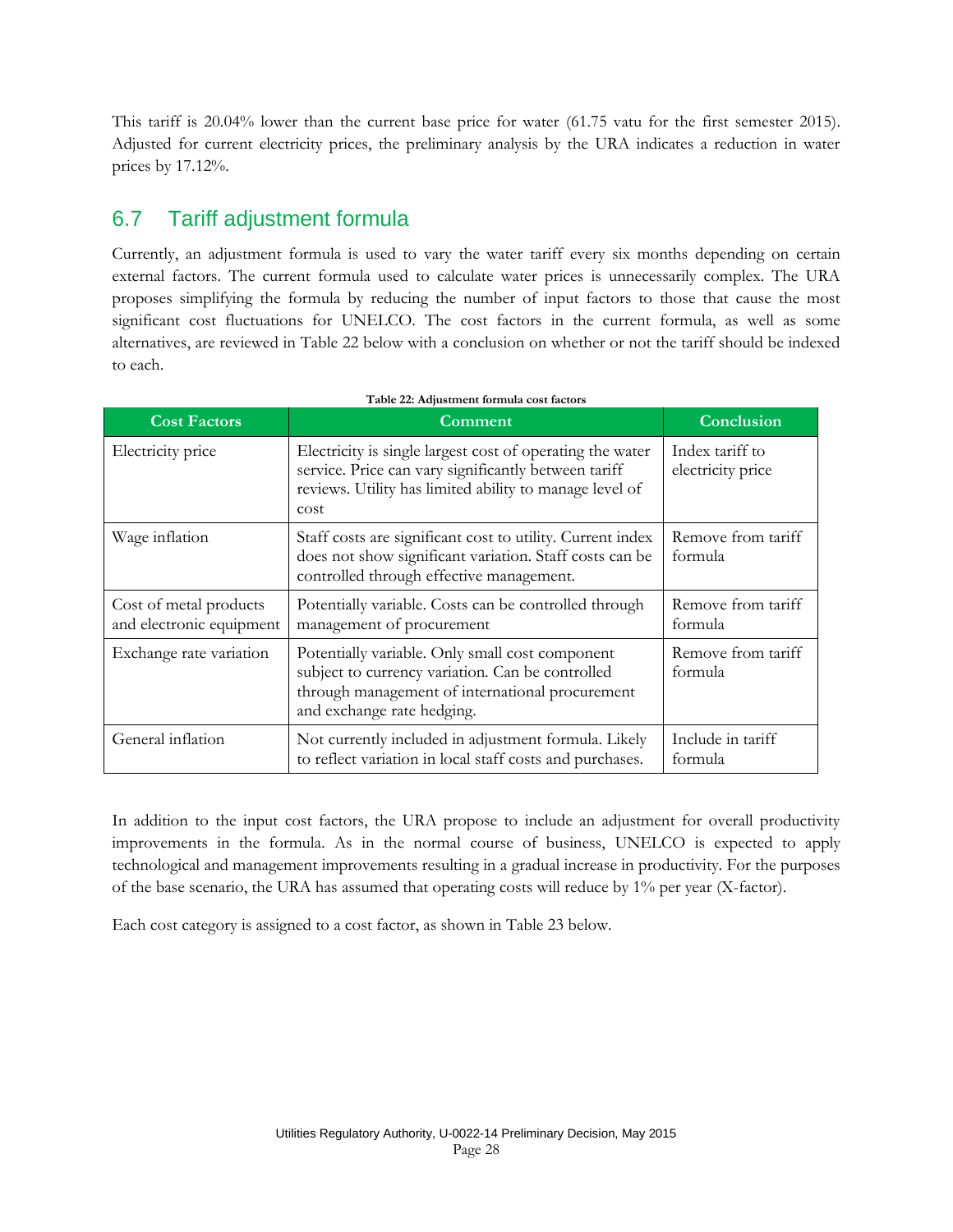<span id="page-28-0"></span>

| <b>Cost category</b>     | % of revenue requirement | Formula factor    |
|--------------------------|--------------------------|-------------------|
| Electricity costs        | $34\%$                   | Electricity price |
| Personnel costs          | $22\%$                   | $CPI$ and $X$     |
| Third party expenses     | $22\%$                   | X                 |
| Stocked purchases        | $7\%$                    | $CPI$ and $X$     |
| Non-stocked purchases    | $1\%$                    | $CPI$ and $X$     |
| Tax and related fees     | $1\%$                    | None              |
| Depreciation             | $9\%$                    | None              |
| Cost of Capital          | $11\%$                   | None              |
| Provisions               | $0\%$                    | None              |
| Article 29 Fund          | $1\%$                    | None              |
| Goods and services sales | $-8\%$                   | None              |

The proposed tariff adjustment formula is shown below, to be calculated each quarter:

Equation 1: Proposed tariff adjustment formula  
\n
$$
P = P_0 \times \left[0.14 + 0.34 \cdot \frac{E}{E_0} + (1 - X)^n \cdot \left(0.22 + 0.30 \cdot \frac{CPI}{CPI_0}\right)\right]
$$

Where:

- $\bullet$  P<sub>0</sub> is the Base Price calculated by the Base Scenario, i.e. 49.38
- E is the average electricity base price for the preceding three months, weighted by the total kWh consumed per month by the water service (updated quarterly)
- $\bullet$  E<sub>0</sub> is 47.71, the current base price for electricity
- X is 1% productivity improvements per year
- n is the whole number of years that have passed since the tariff review (updated annually)
- CPI is the latest inflation index published by the Vanuatu Statistics Office (updated annually)
- CPI<sup>0</sup> is the inflation index published by the Vanuatu Statistics Office at the time of the Final Tariff Order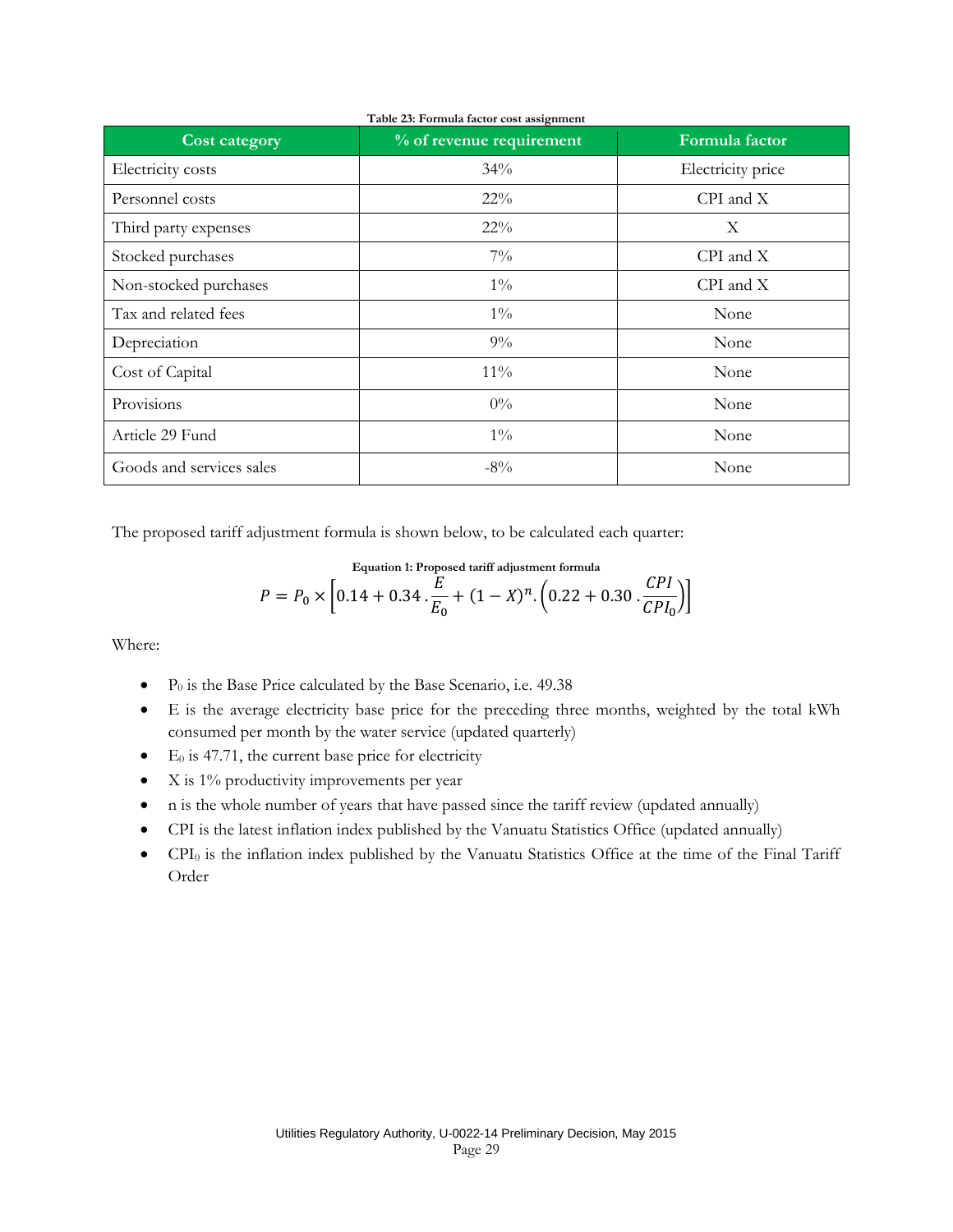## 7. Tariff structure

The current tariff structure comprises of a fixed charge and a tiered volumetric charge. The fixed charge varies according to the size of the connection, and the volumetric charge increases with higher levels of consumption.

| Size of meter                                                                         | <b>Quarterly subscription charge</b> |
|---------------------------------------------------------------------------------------|--------------------------------------|
| $15 \text{ mm}$ or $3 \text{ m}$                                                      | 510                                  |
| $20 \text{ mm}$ or $5 \text{ m}$                                                      | 820                                  |
| $25 \text{ mm}$ or $7 \text{ m}$ $3$                                                  | 2,050                                |
| $30 \text{ mm}$ or $10 \text{ m}$                                                     | 5,140                                |
| $40 \text{ mm}$ or $20 \text{ m}$ 3                                                   | 7,200                                |
| Over and above                                                                        | 10,290                               |
| Subscribers whose quarterly consumption is less than 25m3 for a quarter shall benefit |                                      |

**Table 24: Current fixed charge structure, vatu**

**Table 25: Current volumetric charges, vatu per m<sup>3</sup>**

from a subscription fee of 255 vatu per quarter.

| Range of consumption         | Tariff coefficient | Price (Base scenario) |
|------------------------------|--------------------|-----------------------|
| $0 \text{ to } 50 \text{ m}$ |                    | 49.38 vatu per $m3$   |
| 51 to $100 \text{ m}$ 3      | 1.3                | 64.12 vatu per $m3$   |
| 101 to 200 m <sup>3</sup>    | 1.4                | 69.12 vatu per $m3$   |
| Above $200 \text{ m}$ 3      | 1.5                | 74.07 vatu per $m3$   |

The URA will conduct an investigation into possible alternative tariff structures during this tariff review. There are several different options for potential water tariffs which could be implemented in Port Vila. Different types of tariff are discussed in [Table 26](#page-30-0) [below.](#page-30-0)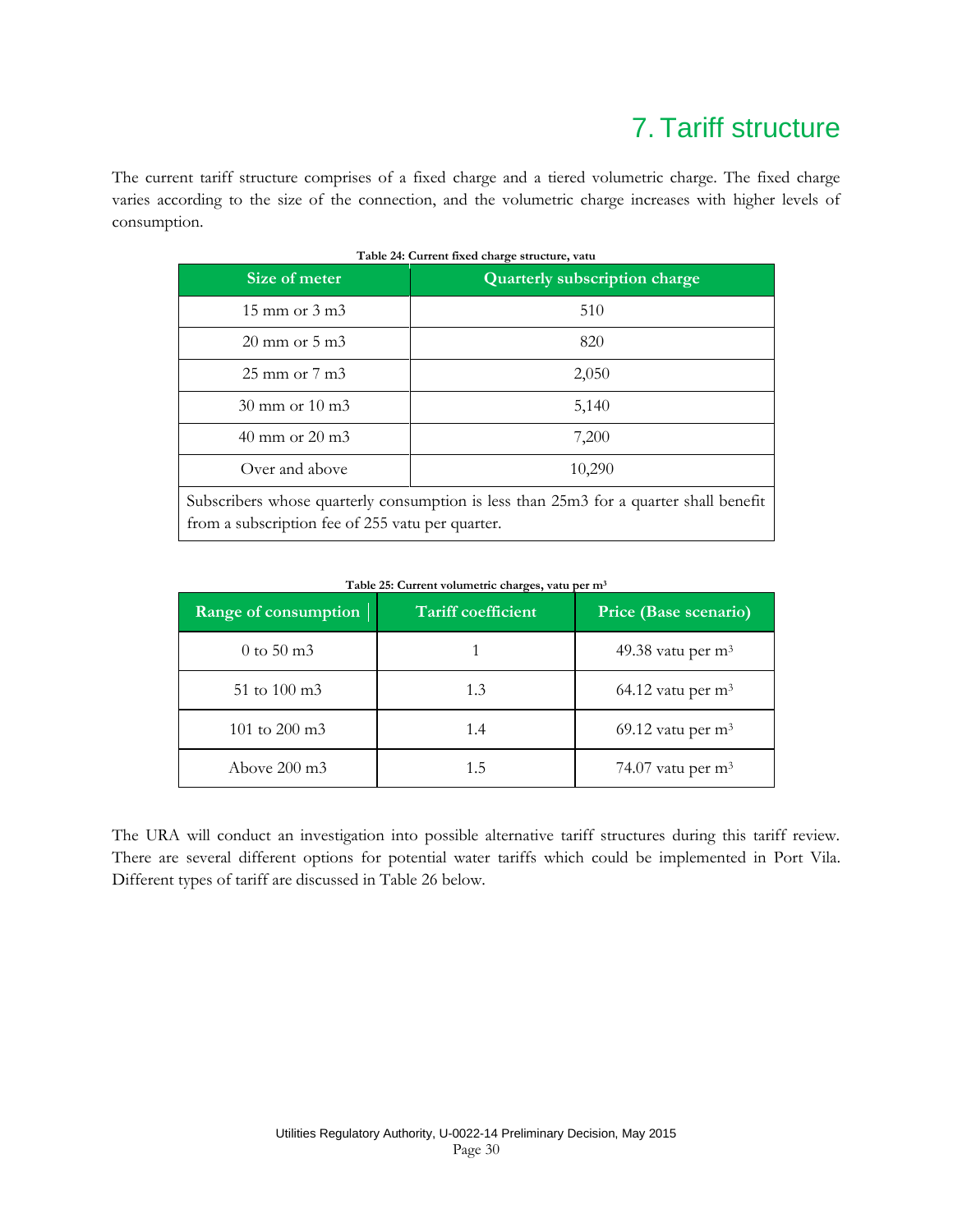<span id="page-30-0"></span>

| Tariff type               | Description                                                                                                                                                                                                                          |  |
|---------------------------|--------------------------------------------------------------------------------------------------------------------------------------------------------------------------------------------------------------------------------------|--|
| Fixed tariff              | Customer pays the same amount each period, regardless of amount<br>of water used                                                                                                                                                     |  |
| Uniform volumetric tariff | Customer bill calculated based on a flat-rate per unit of water used<br>in that period                                                                                                                                               |  |
| Increasing block tariff   | Customer bill calculated with varying rate per unit of water<br>consumed in that period, with the rate increasind for higher levels<br>of consumption                                                                                |  |
| Two-part tariffs          | Customer bill calculated as the sum of a fixed amount, plus a<br>volumetric amount according to the amount of water consumed in<br>the period. The volumetric amount could be flat-rate or varying<br>according to consumption level |  |
| Category tariffs          | Customer tariff depends on the customer type, e.g. residential,<br>commercial, agricultural, wharf, etc.                                                                                                                             |  |
| Pre-payment               | Customers pre-pay for water, similar to pre-paid electricity meters<br>or mobile phone credit                                                                                                                                        |  |

The URA will investigate the viability and fairness of different tariff options, and intends to publish a separate paper describing the outcome of the investigation.